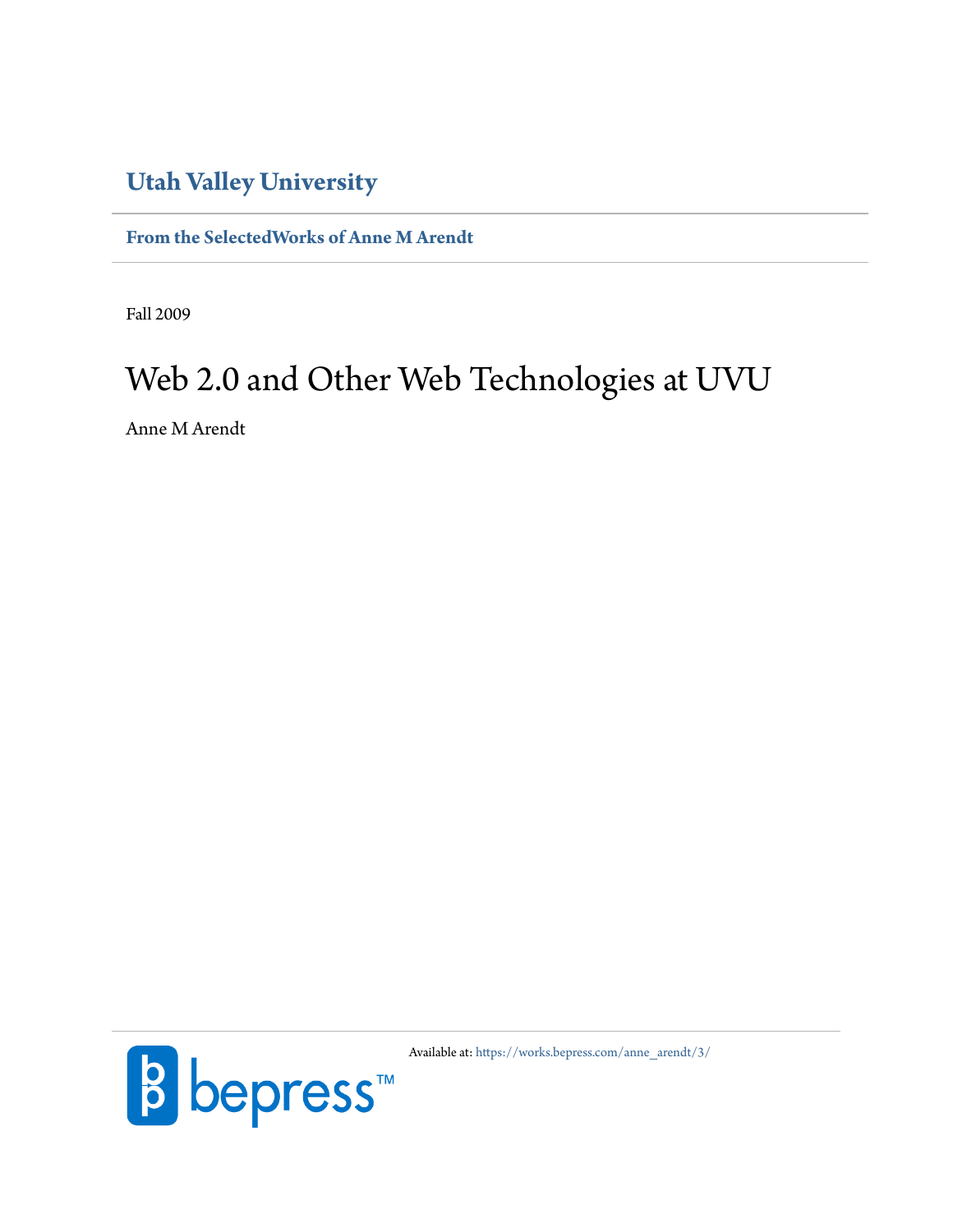#### **Web 2.0 and Other Web Technologies at UVU** (8.25.09)

Primary editor: Anne Arendt

#### **Contributors:**

Andreason, Kaitlyn; Arendt, Anne; Cox, Susan; Crane, Mark; Gerber, Nathan; Harward, Sherry; Hill, Jason; Kennedy, Jason; Lavange, Don; Love, Caleb; Palfreyman, Matt; Smith, Anna-Lise; Spurgeon, Erin; Stein, Jared; Taylor, Phil; Walker, Ray; Waters, Sandie

#### **This report is broken into eight sections:**

- I. Summary
- II. Web 2.0 Described
- III. Web 2.0 at UVU Now
- IV. Overview of Web 2.0 Tools
- V. Web 2.0 in Education
- VI. Risk Analysis
- VII. Recommendations<br>IIX. Conclusion and Sur
- Conclusion and Summary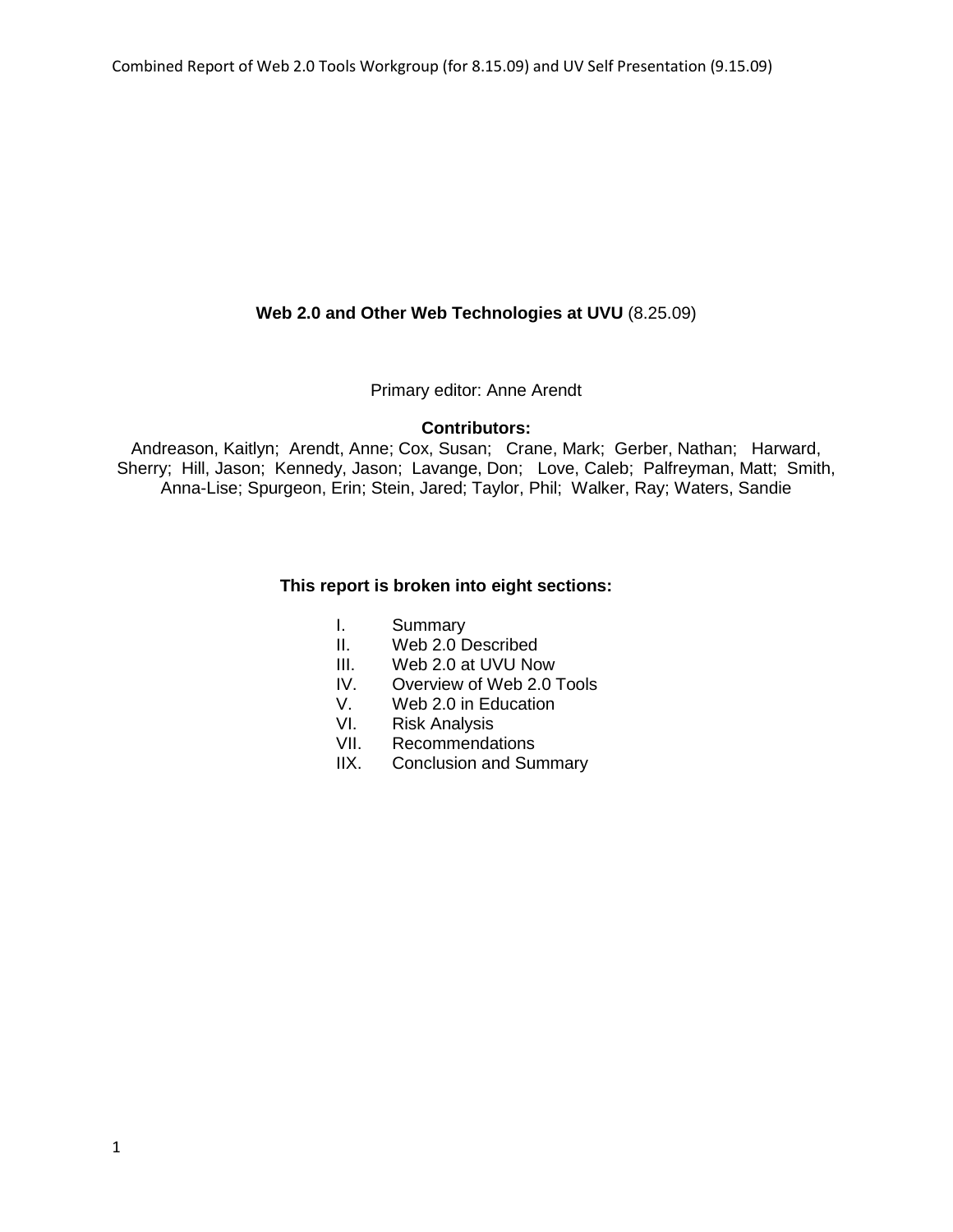# **SUMMARY**

Whereas the original Web was more of a one-way medium with content going from the publisher to the reader, **Web 2.0 is a bi-directional medium where people interact with each other and/or with the content.** Basically, it is a change from an environment with a few content authors and many readers to one in which users generate, re-purpose, and consume shared content.

There is a seemingly ever-increasing interest in using Web 2.0 related technologies. Some examples of incoming requests include: Interactive Catalog of Engagement Opportunities, searchable/filterable calendaring and event posting system, E-portfolio system, collaborative communication platform, and podcasting. Equally, there are a number of individual entities and groups on campus using Web 2.0 to enhance their Web sites, communications, *or tools available*. This can be seen in the list of Social Media projects we currently have on campus: <http://www.uvu.edu/visitors/social-media-directory/index.html>**.**

In this report is an overview of Web 2.0 tools including:

- **Social Bookmarking** (Folksonomy) communities of users based on their decision to link to, cite, and otherwise reference specific websites, journals, and other resources.
- **Social Networking & Profiles** building online communities of people who share interests and/or activities, or who are interested in exploring the interests of others.
- **Blogs** regular entries of commentary, descriptions of events, or other material such as  $\bullet$ graphics or video. Often end-users can respond directly, and publically, to Blog postings.
- **Collaborative & Interactive Environments** the user can interact with the site itself, with others, and sometimes with the originators themselves. Wikis are a common example.
- **Open Educational Resources** freely accessible electronic access to course materials, which also includes open access to books and library materials, and access to modules of educational information instead of complete courses.
- **Open Access Journals & Publications** scholarly journals publicly available at no cost to the end user.
- **Document Sharing**  allows you to share and collaborate online.
- **Feed Readers, News Aggregators & News Rating** permit subscription to regular updates, delivered automatically via a web portal, news reader, or in some cases good old email.
- **Microblogging** allows users to publish brief text updates or micromedia such as photos or audio clips.
- **Community Engagement Tools** becoming engaged with the community through volunteering, community service, attendance or support of events.
- **Feedback and User Review** end users can offer feedback and review.
- **Productivity and Research Tools** help with research and productivity in education.
- **Photo and Video Sharing & Editing** share images and videos, or even create images or videos.
- **Geomapping & Geospatial Tools** –helpful for applying layers of data to our physical surroundings..

It seems at UVU that there is a need for increased research into Web 2.0 tools and technologies; increased training relating to the same; increased understanding and practice of fundamental project management to include project and scope definition, implementation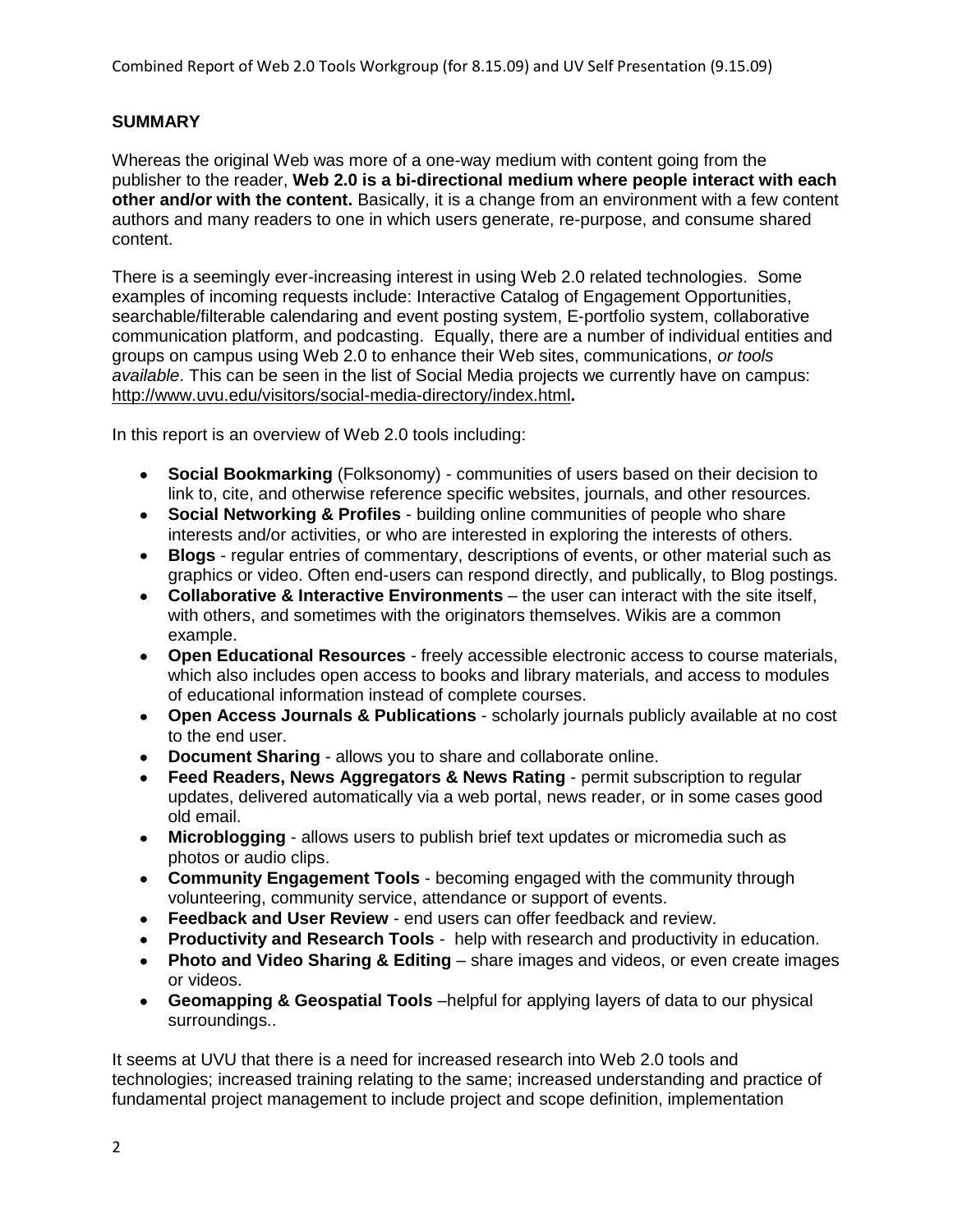planning, communication, resource management, change management, and integration; better communication regarding proposed, upcoming and current projects; and more research into risk analysis, project prioritization, and consistency of projects with institutional strategic directions.

Some recommendations for beginning to address Web 2.0 at UVU:

- **Creation of a social media directory:** The Web Tools group (a subset of the Web 2.0 Task Force) believed strongly enough in this that a social media directory has been implemented at<http://www.uvu.edu/visitors/social-media-directory/index.html> which lists all known implementations of Web 2.0 technologies on campus.
- **Creation of a Web 2.0 Tools information source:** The Web Tools group (a subset of the Web 2.0 Task Force) believed strongly enough in this that a Web Tools Wiki was created at <http://wikilearn.uvu.edu/webtools/> which defines Web Tools generally and offers samples of the many tools available.
- **Development of communication channels:** The Web Tools group believes that communication channels need to be defined and communicated. One example of a communication channel is the Social Media Club of Utah Valley at [http://smcuv.org/.](http://smcuv.org/)
- **Creation of a UVU Community Publishing Platform:** The Web Tools group believed strongly enough in this recommendation that a WordPress Multi-User Blog system was implemented on a trial basis. It is recommended that this system be moved beyond the beta-analysis stage and be put into actual production. In relation to Web 2.0 it could be used to communicate about Web 2.0 best practices, trends, current uses, and for communal discussion of Web 2.0 tools generally.
- **Definition of some type of training and research mechanism:** The Web Tools group believes some type of mechanism must be identified for continual research, communication, and training regarding emerging Web technologies, resources, and tools.
- **Resources for understanding project definition and management:** The Web Tools group believes some type of mechanism must be identified to encourage strengthened

UVU, along with other educational institutions, are at a point where we need to address Web 2.0 and what it means to education. At this point there are no clear-cut answers, but there is great need to start the conversations.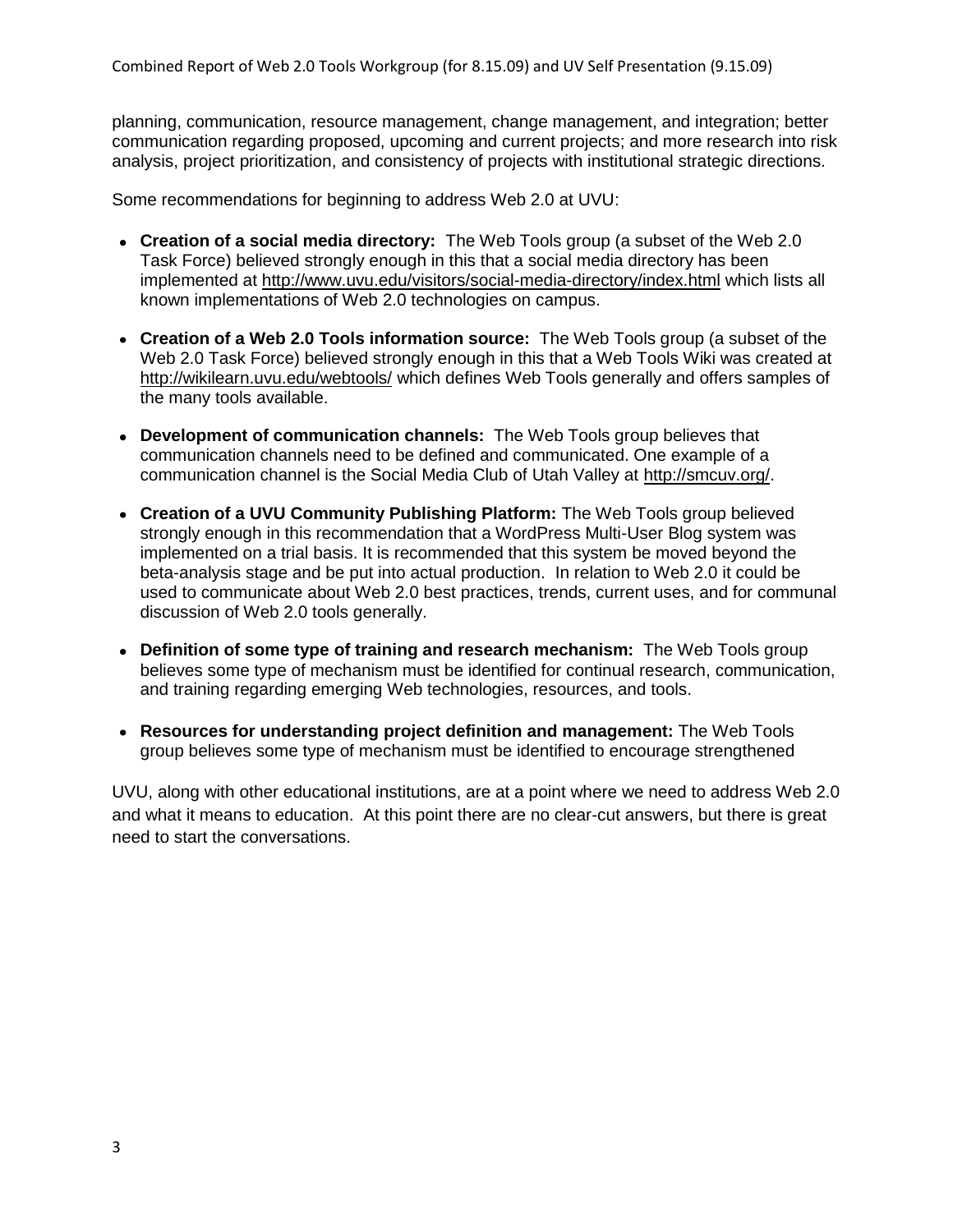# **WEB 2.0 DESCRIBED**

Whereas the original Web was more of a one-way medium with content going from the publisher to the reader, **Web 2.0 is a bi-directional medium where people interact with each other and/or with the content.** Basically, it is a change from an environment with a few content authors and many readers to one in which users generate, re-purpose, and consume shared content. As the Consortium for School Networking (CoSN) notes, "Web 2.0 is defined as an online application that uses the World Wide Web (www) as a platform and allows for participatory involvement, collaboration, and interactions among users. Web 2.0 is also characterized by the creation and sharing of intellectual and social resources by end users" (2009).

Examples of Web 2.0 applications include items such as web logs or blogs; online diaries that allow the originator and readers to state ideas and react; wikis, which are topical collections of information that can be edited by multiple individuals within a group; social networking sites where users can create personalized pages of information and interact with others ; or file sharing sites where users can share images, audio, video and more. In addition to these, there are services that allow users to participate in various group activities and to complete, individually or collaboratively, a variety of tasks such as document creation and editing that would previously have relied upon software on a local computer (CoSN, 2009; Albion, 2008).

Web 2.0 applications like online communities, blogs, and wikis should not be thought of as just a passing fad or idle socializing, but as an activity that has embedded itself into the way work gets done (Demski, 2009). As Albion notes in Web 2.0 in Teacher Education, "Web 2.0 represents a more participative and potentially paradigm-changing environment for building and sharing knowledge. Some educators have begun to apply these tools in classrooms but, as their use in society expands, there will be expectations for their wider application in schools." (2008). He continues, ―As Web 2.0 develops, it will not be possible for educators at any level to ignore it. Society, especially employers, will expect education to develop essential skills with the new tools, and learners already familiar with the tools will expect to be able to apply their knowledge and skills while learning" (Albion, 2008).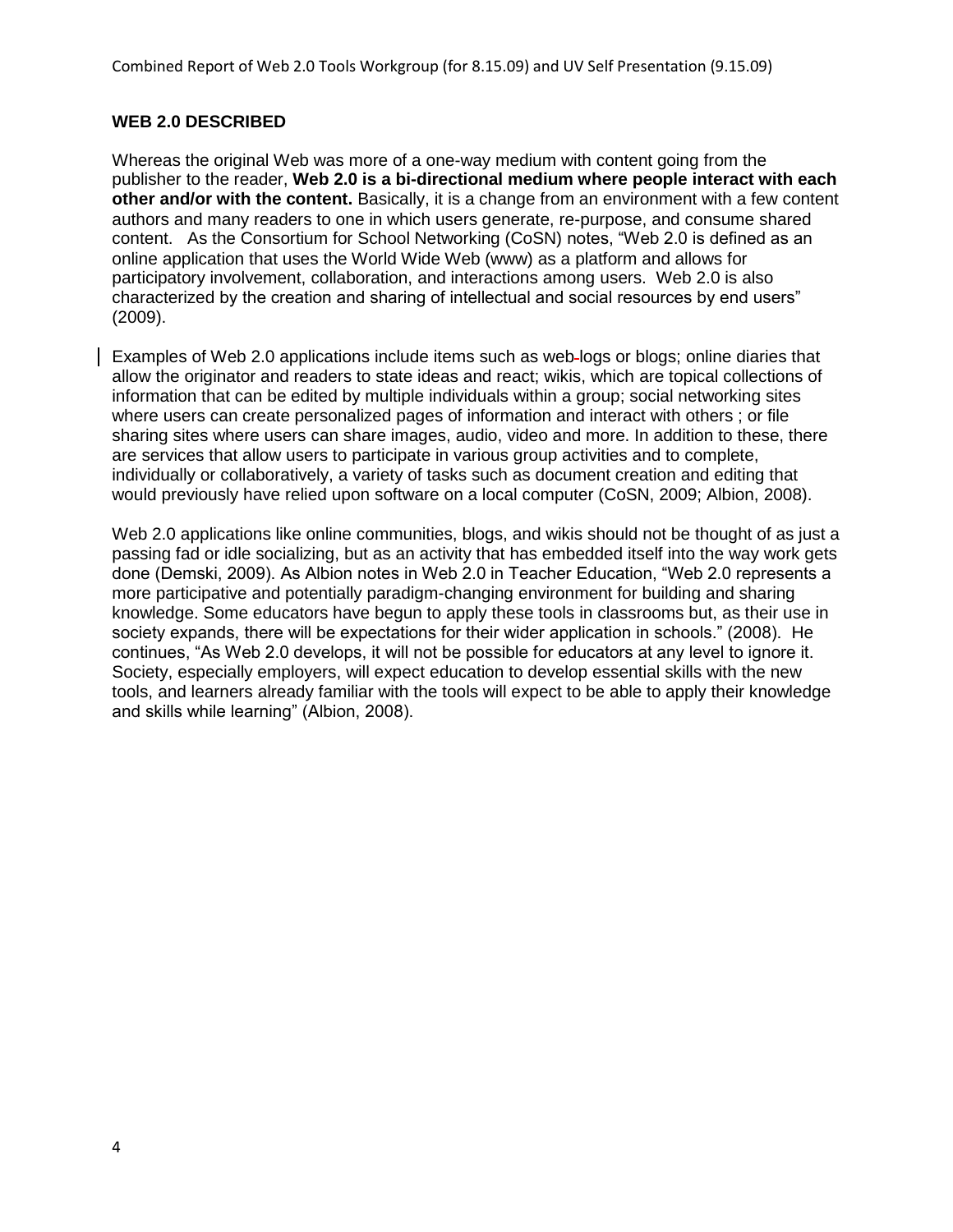Combined Report of Web 2.0 Tools Workgroup (for 8.15.09) and UV Self Presentation (9.15.09)

# **WEB 2.0 AT UVU NOW**

UVU has approximately:

- $\bullet$  23 blogs,
- 80 Facebook groups,
- 4 institutional Flickr accounts,
- 7 LinkedIn groups,
- 12 Twitter feeds,
- $\bullet$  4 wikis.
- 1 yammer account (with over 80 members)
- 5 YouTube accounts, and
- 1 RSS feed
- 2 Podcasts
- 1 Itunes U

# **Web Related Projects**

There is seemingly ever-increasing interest in using Web 2.0 related technologies. For example a Web Task Force was created under the direction of Wayne Mangelson and a Web 2.0 Tools Workgroup as a subset of that which was tasked with creating Web 2.0 suggestions for UVU. More accurately, the intention of the original meeting was to consider interest and feasibility to create a web-based tool that allows individual to search for activities and experiences useful for students to engage (4/9/09). However, by the second meeting (4/23/09) this the discussion move toward Web 2.0 overall and the purpose became: (a) Obtain Consensus for Need of Web 2.0 Tool(s) on Campus; (b) Identify Web Tool Functions Desired/Needed; and (c) Formulate Work Group.

Initial Web 2.0 Task Force Membership: Brigance, Robert; Draper, Ellen; Horns, Danny; Jackson, Bruce; Jones, Cary Boone; Love, Caleb; Mangelson, Wayne; McPhillen, Laurie; Moser, Clint; Tibbitts, Paula; Palfreyman, Matt; Harward, Sherry

Web 2.0 Task Force Membership second meeting: Arendt, Anne; Brigance, Robert; Draper, Ellen; Gerber, Nathan; Horns, Danny; Jackson, Bruce; Love, Caleb; Mangelson, Wayne; Moser, Clint; Palfreyman, Matt; Smith, Jill; Tibbitts, Paula; Walker, Ray; Young, Kirk; Busby, Laura; Christianson, Jack; Jones, Cary Boone; McPhillen, Laurie; Rasmussen, Bob; Waters, Sandi; and Harward, Sherry.

Web 2.0 Tools Workgroup Membership includes: Andreason, Kaitlyn; Arendt, Anne; Cox, Susan; Crane, Mark; Gerber, Nathan; Harward, Sherry; Hill, Jason; Hugentobler, Marc; Kennedy, Jason; Lavange, Don; Love, Caleb; Palfreyman, Matt; Stein, Jared; Taylor, Phil; Walker, Ray; and Waters, Sandi.

Some of the conclusions of the Web 2.0 Tools Workgroup in responding to the Web 2.0 Task Force:

One issue the Web Tools Workgroup came upon is requests for projects with little clear definition of the project goals, objectives, specifications, or requirements. For example there is a desire for a catalog-type database system that could track engagement/involvement opportunities; there is also a desire for a more dynamic and interactive event and news system. However, without knowing more about the intended outcomes of these projects it is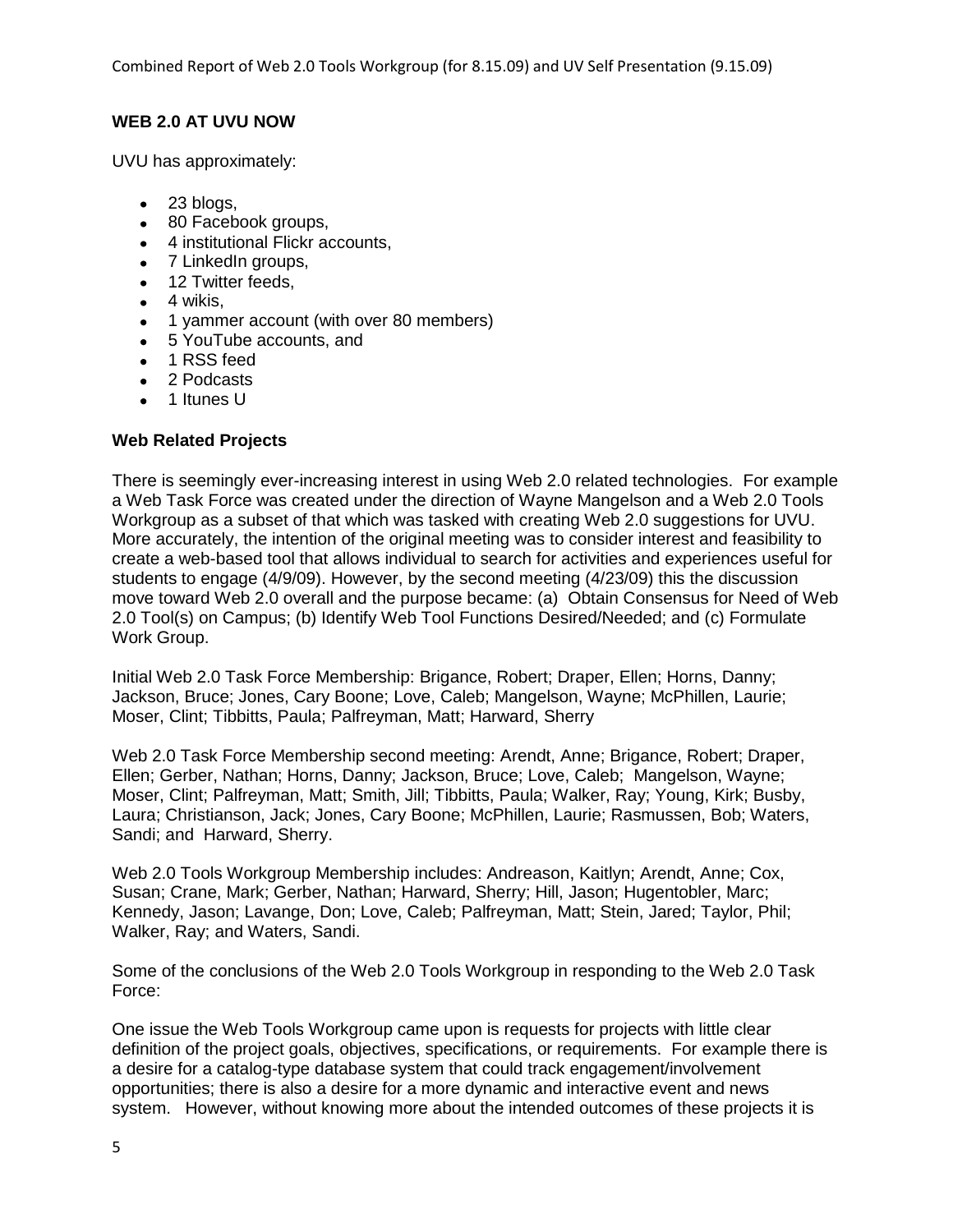difficult if not impossible to offer possible solutions. For each of the above there are potentially a number of solutions including a wiki, a multi-user blog, a custom built database, an outsourced type of tool, or an open source tool such as Moodle.

A fair amount of conversation has occurred regarding a catalog-type database system but all we have been able to conclude to date is that we believe the purpose/intention to be creation of single, central, online repository of engagement opportunities which is editable by multiple users for UVU and potentially other entities in Utah to make location specific opportunities as easy and seamless as possible for students, faculty, and community members. We assume it would be editable by anyone after a login for tracking purposes; it would be viewable by anyone; and would be searchable/filterable by associated degrees, whether paid or not, by department, by company, by location, by institution, by type, by timeframe, and by needed prerequisites.

However, as noted, many technologies could be used to address this need. Of perhaps greater concern is who would be responsible for maintaining the system once developed. A first priority for this project is to consider it as a separate and distinct project that has an identified project team and project lead, remembering that a project is a sequence of tasks with a definite beginning and end that is limited in duration, resources and expected outcomes. As this project will in some way make use of Information Technology resources on campus it will need an information technology representative on the team. It is recommended that this project be identified as something along the lines of "Interactive Catalog of Engagement Opportunities" and not as Web 2.0 specifically.

Another project theme that seemed to occur from the parent Web 2.0 task force was the desire for a **searchable/filterable calendaring and event posting system**. However, it seems most of what is desired is actually fulfilled by the current UVLink Calendaring System; instead one part of the issue is that people may not be aware of its capabilities. If the UVLink Calendaring system cannot fulfill the needs of the users then we need to clearly define why it cannot so it can either be enhanced, altered, or even replaced.

A third distinct project is the desire for some type of **e-portfolio system**. This request appears in the merit grants below as well as via the Center for the Advancement of Leadership. And perhaps a fourth distinct project is the desire for some type of **collaborative communication platform** such as a blog.

To date though the topics that have arisen seem to have more to do with a lack of knowledge or lack of use of the resources that are currently available. It might also be noted that there is, effective early July 2009, a Quality Initiative led by Val Hale and requested by President Holland relating to Communication throughout campus. The calendaring and event system is a critical component of that conversation.

Separately, a number of requests have come in via the Merit Grants, some of which were Web 2.0 related including:

- Podcasting in Basic Composition and ESL The Department of Basic Composition and ESL is requesting funding for the impolementation of podcasting technologies in order to further broaden our ability to better serve students' instructional needs, the literacy needs of the community, and the professional developmental needs of our faculty, particularly adjunct faculty.
- LASSI in Developmental Math Online Courses The proposal will fund the implementation of the Learning and Study Strategies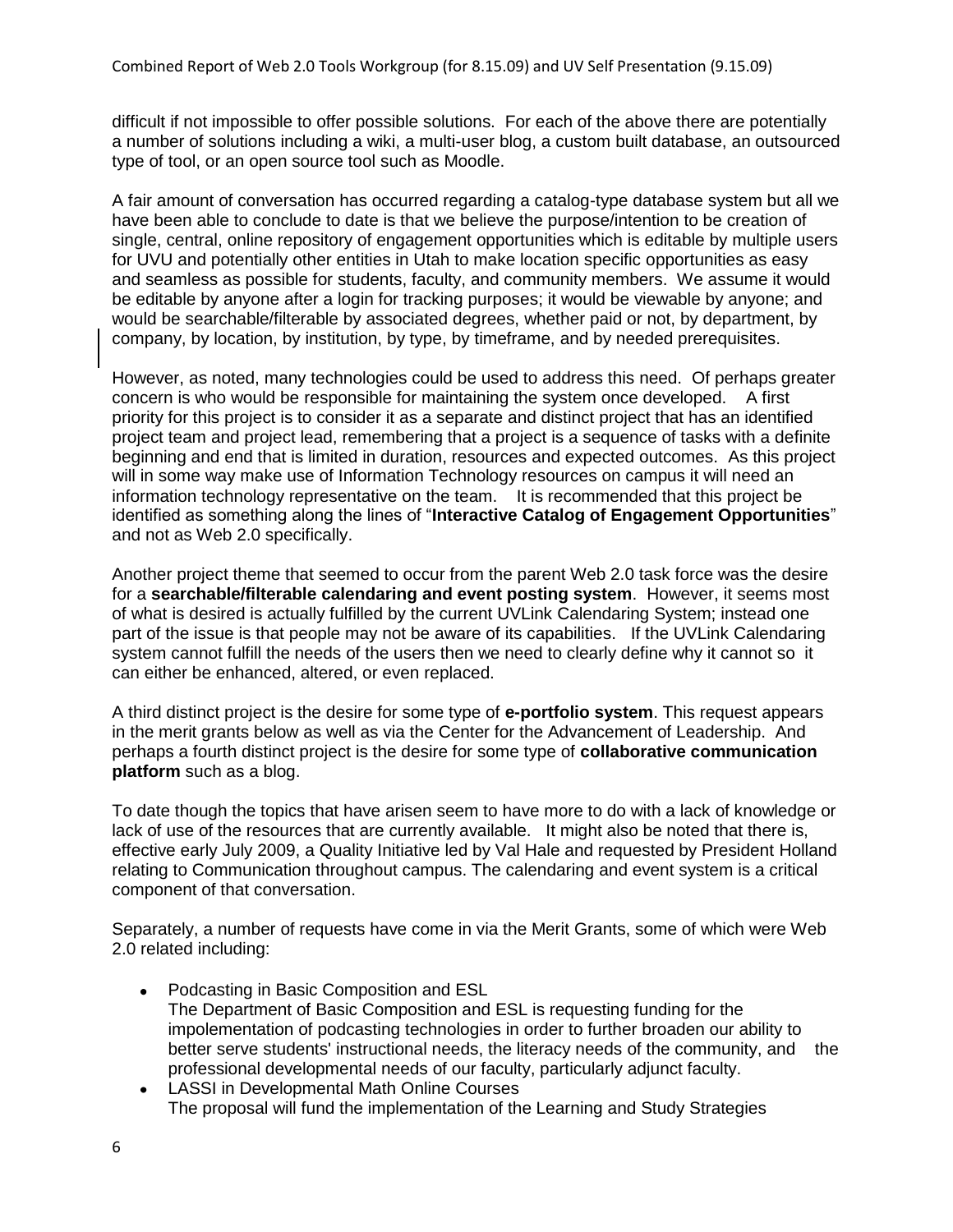Inventory (LASSI) in all developmental math online courses to help students sucessfully complete their courses in one semester. The 2009 funding will provide the Developmental Math Department with foundational information from which future research may take several directions.

WikiLearn and E-Portfolios: Student and Faculty Collaboration and Publishing To support faculty and student collaboration, authoring, and publishing of learning materials and artifacts, we propose the development and implementation of two new campus web services: WikiLearn, a "wiki" for the collaborative authoring; and UVU Portfolios, for students to collect, organize, and publish learning artifacts throughout their academic career.

Along with a number of other technology related Merit-grant requests.

Equally, there are a number of individual entities and groups on campus using Web 2.0 to enhance their Web sites, communications, or tools available. This can be seen in the list of Social Media projects we currently have on campus: [http://www.uvu.edu/visitors/social-media](http://www.uvu.edu/visitors/social-media-directory/index.html)[directory/index.html](http://www.uvu.edu/visitors/social-media-directory/index.html)**.**

Lastly, Web Advisory Council (WAC) is looking into Web 2.0 related needs as it defines it's objectives and strategic directions for the upcoming year. Members in that discussion, including a retreat on 5.15.09 and now in bi-monthly WAC meetings, include Anne Arendt, Laura Busby, Colby Callahan, Mark Crane, Jeanie Cranney, Moh El-Saidi, Vince Fordiani, Nathan Gerber, Bob Rasmussen, Tom Rasmussen, Chris Taylor, Trevor Tooke, Ray walker, Ian Wilson, Troy Smith, Sindy Whitehead, Jason Kennedy, Brett Michaelis, Phil Taylor, and Val Hale. The following updated mission and strategic directions were crafted:

UVU Web Mission is to: Provide information, tools, and resources that are accurate, relevant, and consistent with the University's mission.

Web Advisory Group Strategic Objectives (Overall):

- 1. To create and maintain sustainable web sites and systems by implementing a process to regularly review content, tools and infrastructure for relevance, consistency, accuracy and compliance.
- 2. To pro-actively market, train, and provide support to encourage and enable UVU community self-sufficiency and innovation.
- 3. To conduct and use research that leads to decisions and actions for websites and use systems that improve end-user satisfaction.
- 4. To transition our website presence from audience to community focus by seeking out, adopting and providing collaborative tools (e.g., parents' website, UVlink)
- 5. To review semi-annually our processes and direction in light of our mission and strategic objectives.

#### **Structure of Web Management at UVU**

UVU handles its website using a dispersed content management system. **A governing body known as the Web Advisory Council** manages the system, along with an action-oriented team known as the Strategic Web Action Team, the Web Development Services arm of Information Technology, the Web Resource Services arm of Marketing and Communications, and approximately 200 web content contributors throughout campus who enable the website's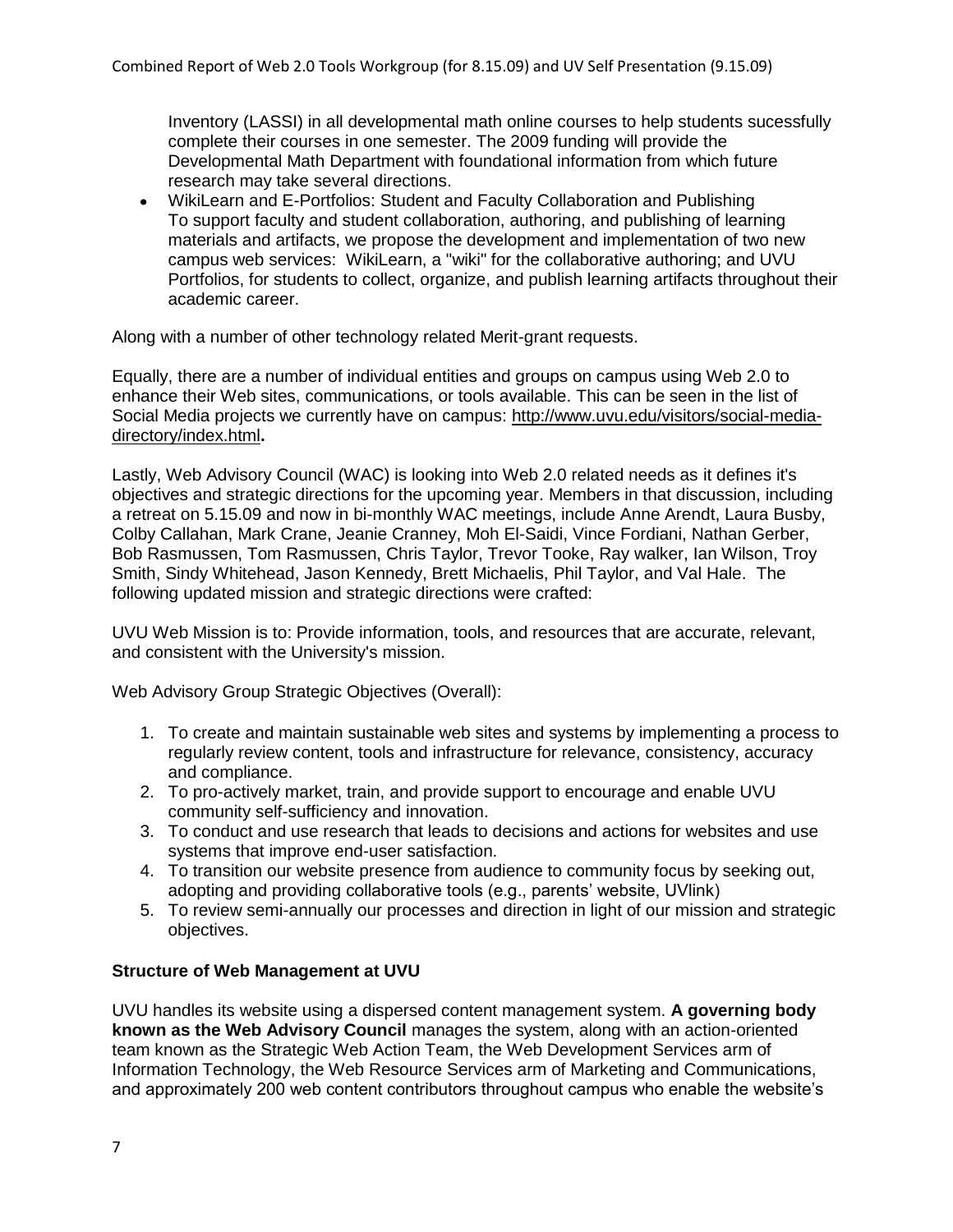success and impact. The individual editors control the content for which they have expertise.



View additional information at Dispersed Web Content Management in Higher Education: [http://www.educause.edu/EDUCAUSE+Quarterly/EDUCAUSEQuarterlyMagazineVolum/Dispers](http://www.educause.edu/EDUCAUSE+Quarterly/EDUCAUSEQuarterlyMagazineVolum/DispersedWebContentManagementi/174590) [edWebContentManagementi/174590](http://www.educause.edu/EDUCAUSE+Quarterly/EDUCAUSEQuarterlyMagazineVolum/DispersedWebContentManagementi/174590)

Current WAC membership: Tom Rasmussen, Ian Wilson, Bob Rasmussen, Colby Callahan, Laura Busby, Mark Crane, Moh El-Saidi, Ray Walker, Chris Taylor, Vince Fordiani, Anne Arendt, Nathan Gerber, Joseph Watkins.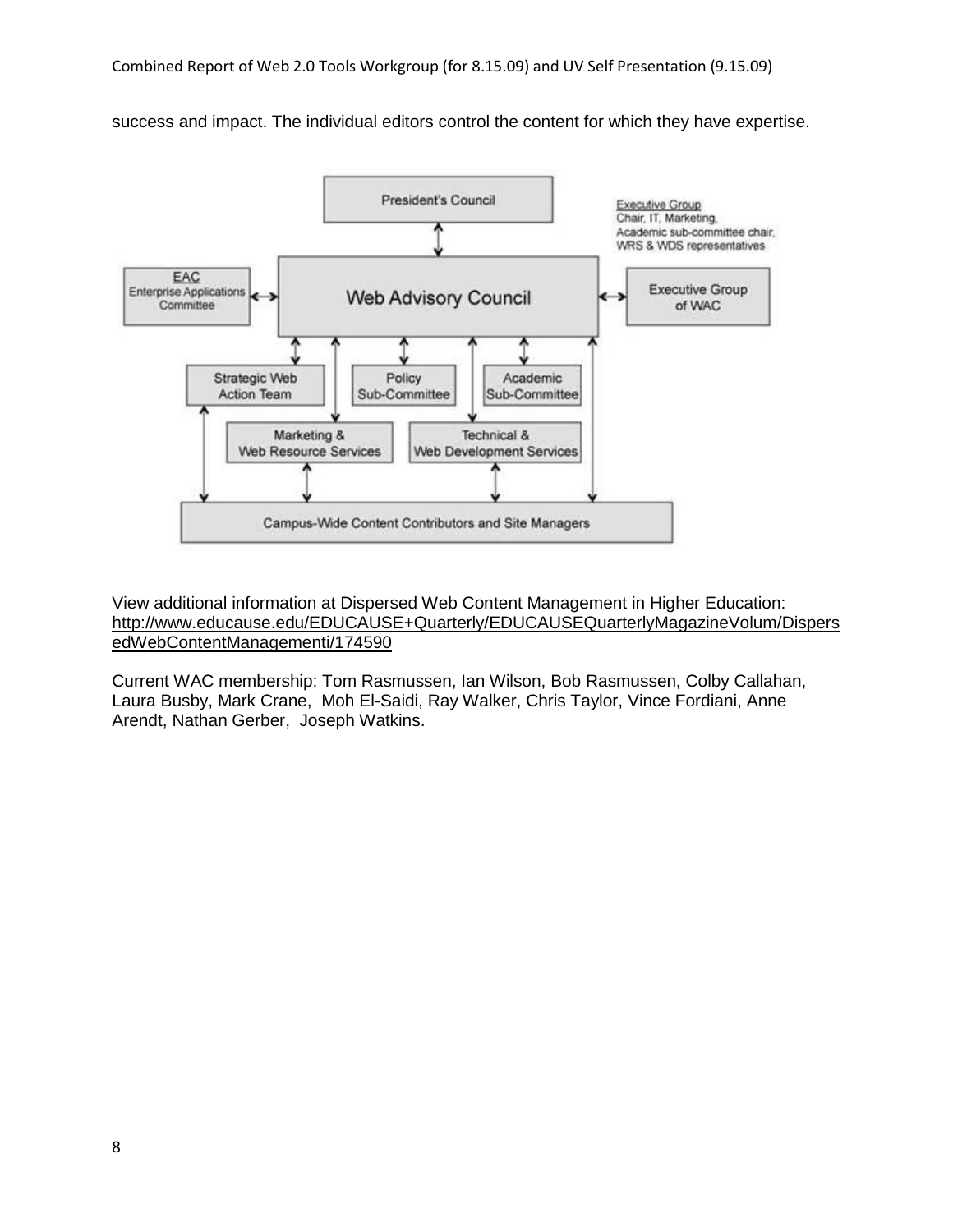# **OVERVIEW OF WEB 2.0 TOOLS**

# **Social Bookmarking (Folksonomy)**

Social bookmarking sites work to build **communities of users based on their decision to link to, cite, and otherwise reference specific websites, journals, and other resources**. It is a method for Internet users to store, organize, search, and manage bookmarks of web pages on the Internet with the help of metadata, typically in the form of tags that collectively and/or collaboratively become a folksonomy. Folksonomy is also called social tagging and is the process by which many users add metadata in the form of keywords to shared content (Wikipedia). Social bookmarking sites include, but are not limited to [Delicious,](http://delicious.com/) [Digg,](http://digg.com/) [Diigo,](http://www.diigo.com/) [Stumbleupon,](http://www.stumbleupon.com/) [Citeulike,](http://www.citeulike.org/) [Sitemark,](http://www.sitemark.com/) and [Trailfire.](http://www.trailfire.com/) Visit [http://www.ebizmba.com/articles/social](http://www.ebizmba.com/articles/social-bookmarking)[bookmarking](http://www.ebizmba.com/articles/social-bookmarking) to see the top 20 most popular social bookmarking Websites for July 2009.

Try a few:

- Delicious:<http://delicious.com/>
- Digg:<http://digg.com/>
- Diigo:<http://www.diigo.com/>
- Stumbleupon:<http://www.stumbleupon.com/>
- Citeulike:<http://www.citeulike.org/>
- Sitemark:<http://www.sitemark.com/>
- Trailfire:<http://www.trailfire.com/>

Here are some ideas of how social bookmarking could be helpful in education:

- Create a set of resources that can be accessed on any computer connected to the Internet
- Conduct research and share that research with your peers
- Track author and book updates
- Groups of students doing a classroom project sharing their bookmarks, a teacher subscribed to their rss feed to see the direction of their research.
- Post research and information bookmarks. All members continuously benefit from this shared resource.
- Rate and review bookmarks to help other students to decide on usefulness of resources
- Setup a group tag in order to share educational resources
- Unintended learning through the discovery of resources and information shared by others through their bookmarks
- Share links to current news items that relate to classroom discussions (D'Souza, 2006)

As Christine Greenhow, the founding chair of the Social Networks Research Collaborative at the University of Minnesota notes, "Several tools, similar to Delicious, allow educators and learners to assemble, annotate, recommend, and share resources, such as books, journal articles, websites, and contacts. Social bibliography sites—also called 'social bookmarking' sites—such as [Citeulike](http://www.citeulike.org/) and [Diigo](http://www.diigo.com/) not only allow students to better document their trajectory on the Web, but also to archive and comment on resources they collect along the way. Social bibliography sites are 'social' in that they allow users to browse other users' online bibliographies and interact with them" (2009).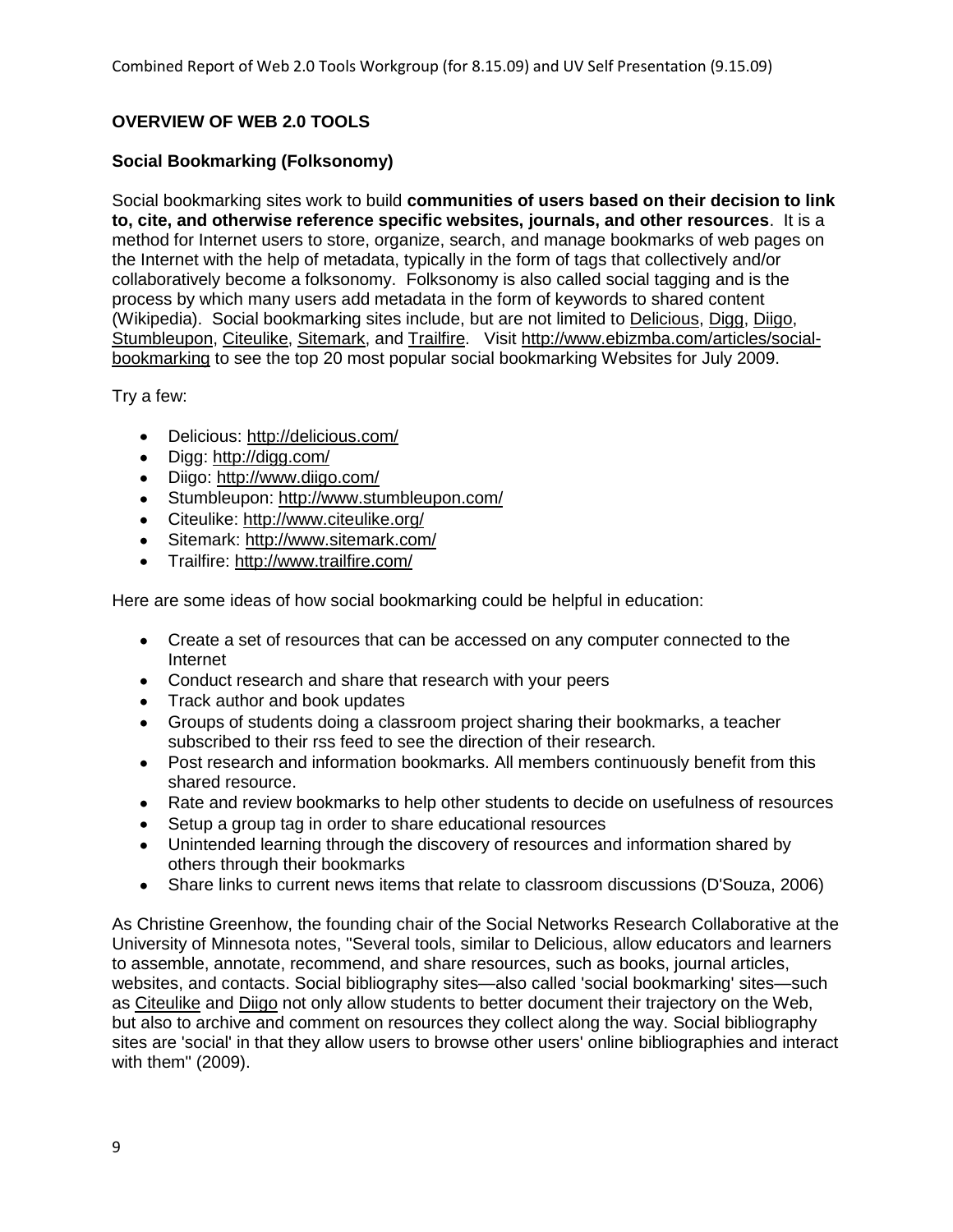# **Social Networking & Profiles**

As Wikipedia notes, "A social network service focuses on **building online communities of people who share interests and/or activities, or who are interested in exploring the interests and activities of others**. Most social network services are web based and provide a variety of ways for users to interact, such as e-mail and instant messaging services.‖ It includes sites such as [Facebook](http://www.facebook.com/) and [MySpace](http://www.myspace.com/) that are open for anyone to subscribe to, or can be more limited/controlled sites such as [Ning,](http://www.ning.com/) [Lymabean,](http://www.lymabean.com/) or [Saywire.](http://www.saywire.com/)

Try a few:

- Facebook:<http://www.facebook.com/>
- MySpace:<http://www.myspace.com/>
- Ning:<http://www.ning.com/>
- Lymabean:<http://www.lymabean.com/>
- Saywire:<http://www.saywire.com/>

#### **Blogs**

As Wikipedia notes, "A blog (a contraction of the term "weblog") is a type of website, usually **maintained by an individual with regular entries of commentary, descriptions of events, or other material such as graphics or video. Often end-users can respond directly, and publically, to Blog postings.** Entries are commonly displayed in reverse-chronological order." Students can use blogs to publish their own writings, discuss group assignments, peer review each other's work, collaborate on projects and manage their digital portfolios (Churchill 2009). Popular blogs include **[Blogger](http://www.blogger.com/)** and [Wordpress](http://wordpress.com/) to name a few.

According to a study of blog uses that was conducted in a class of postgraduate students over the period of one semester:

―Briefly, data from the questionnaire suggests that the participating students from the group under study agreed that blogging facilitated and contributed to their learning and that due to the use of blogs the facilitator appeared to be more involved in their learning. Further, the students appeared to agree that the facilitator's blogging activity encouraged them to blog. Aspects of blogging that contributed most to the students' learning were accessing and reading blogs of others, both those of other students and the facilitator, receiving comments and previewing completed tasks of students, and reading personal feedback. When asked during the interviews to indicate what they liked most about blogging, the participating students specified viewing the work of others (eg, in students' terms to 'learn new things from others' perspectives' or 'see progress of others') and receiving comments on their work. In relation to reasons for blogging, it appeared that tasks that required them to use blogs to present final outcomes were of key importance …

This study demonstrated that blogs can be effective educational technology and useful blogbased activities for learning are: (1) reading blogs of others, (2) receiving comments and (3) previewing tasks of others and reading feedback received in relation to these. Encouragement for students to blog were: (1) regular learning tasks which require students to present outcomes in their blogs, (2) blogs being an assessment requirement and (3) regular blogging of a teacher. Through blogs, a teacher can create an ambience in which students feel themselves to be important parts of the classroom community and that their needs and opinions are recognized and addressed.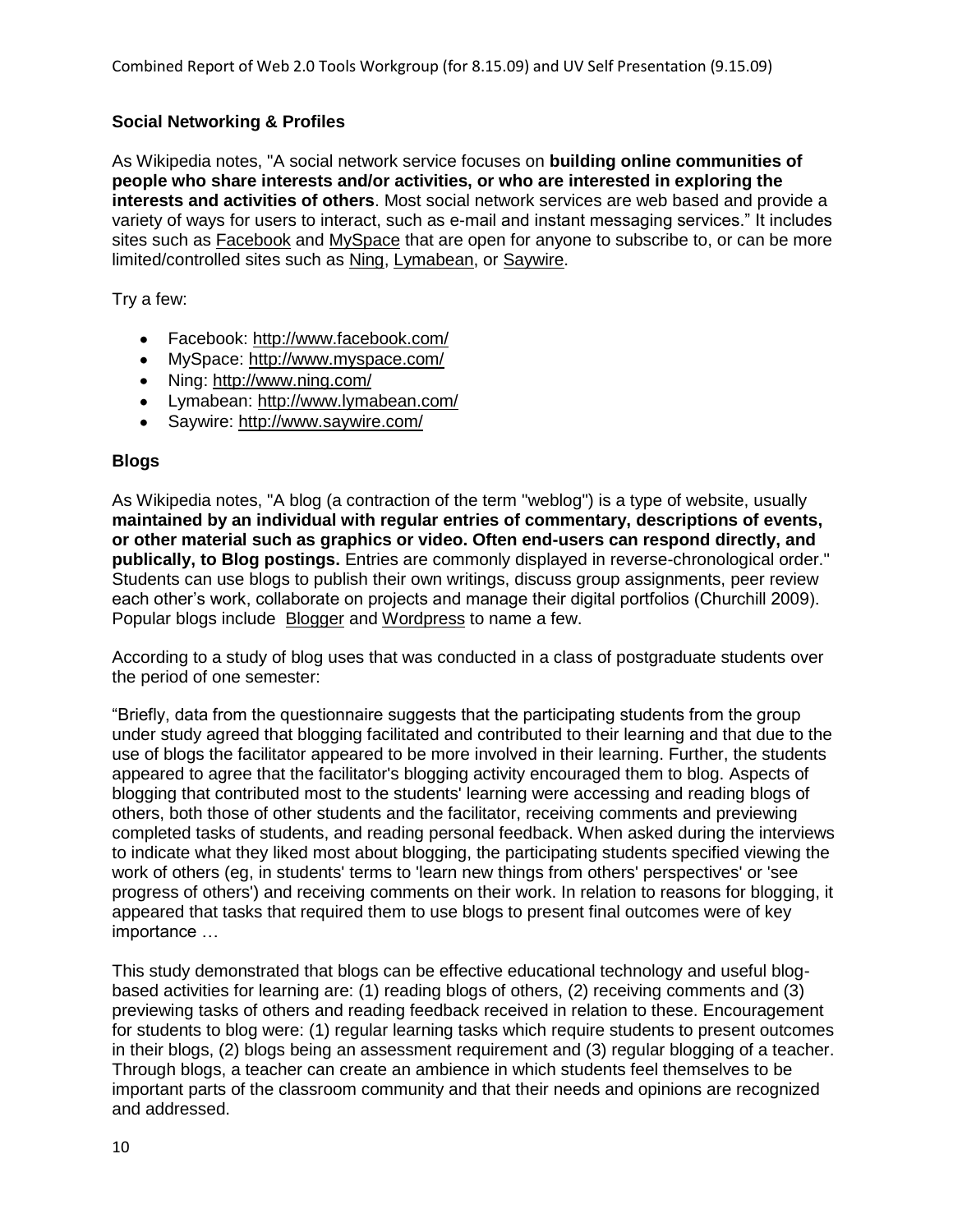In order to maximize opportunities, a blog system can be expanded through other Web 2.0 applications. RSS technology might be useful in helping teachers and students to manage access to information. Folksonomy or user tagging can also be useful. Students and teachers can tag their own posts and posts of others and these tags could provide meta-information about the content of the posts. Web 2.0 digital repositories (such as Youtube, Flickr or Slideshare) can also be useful additions to the blogsphere. Teachers and students can deposit resources in these repositories and display them in their blogs. Developers of new generations of learning managing systems are beginning to explore ways of integrating Web 2.0 ideas in order to provide systems that leverage technological developments" (Churchill, 2009).

View full report at [http://www3.interscience.wiley.com/cgi-bin/fulltext/121521504/HTMLSTART.](http://www3.interscience.wiley.com/cgi-bin/fulltext/121521504/HTMLSTART)

Try a few:

- Blogger/Blogspot:<http://www.blogger.com/>
- Wordpress:<http://www.wordpress.com/>

#### **Collaborative & Interactive Environments**

A collaborative and/or interactive environment is just that – **the user can interact with the site itself, with others, and sometimes with the originators themselves**. Perhaps the most common type of collaborative/interactive environment is the wiki.

As Knobel and Lankshear describe, "A wiki is a collection of webpages whose content is **typically organized around a specific purpose or topic. Content can be collaboratively written, added to, deleted, and modified by users**. Wikis are not like static webpages whose content is controlled by the website owner or webmaster. They are more like a shared, online writing space supporting embedded links to other pages internal or external to the wiki. Along with text and hyperlinks, wiki pages may include embedded images, audio, and video. Many wikis also have a built-in discussion space for each page. Because wikis are fully searchable they are ideal go-to spaces for accessing useful and current resources. The best-known example of a wiki is, of course, the massively collaborative online encyclopedia Wikipedia [\(www.wikipedia.org\)](http://www.wikipedia.org/)" (2009).

At UVU we have an three active wikis: (a) [http://wikilearn.uvu.edu/wikis/Main\\_Page](http://wikilearn.uvu.edu/wikis/Main_Page) which is used for classroom purposes, (b) [http://wikilearn.uvu.edu/webtools/Main\\_Page](http://wikilearn.uvu.edu/webtools/Main_Page) which is used to define Web 2.0 tools generally, and (c)<http://uvuadvisortraining.pbworks.com/> which is used for advisor training.

Other collaborative and interactive environments include: [Zunal,](http://www.zunal.com/) [Thinkature,](http://www.thinkature.com/) Web Conferencing tools such as [Webex,](http://www.webex.com/) [Yugma,](https://www.yugma.com/) [gotomeeting,](http://www.gotomeeting.com/) or [livemeeting;](http://www.livemeeting.com/) Instant Messaging such as ICQ, Yahoo messenger, MSN messenger or AIM; Virtual Worlds such as [Second Life,](http://secondlife.com/) [ConceptShare,](http://www.conceptshare.com/) [Mebeam,](http://www.mebeam.com/) [Tokbox,](http://www.tokbox.com/)

Try a few:

- Zunal:<http://www.zunal.com/>
- Thinkature:<http://www.thinkature.com/>
- Yugma:<https://www.yugma.com/>
- Gotomeeting:<http://www.gotomeeting.com/>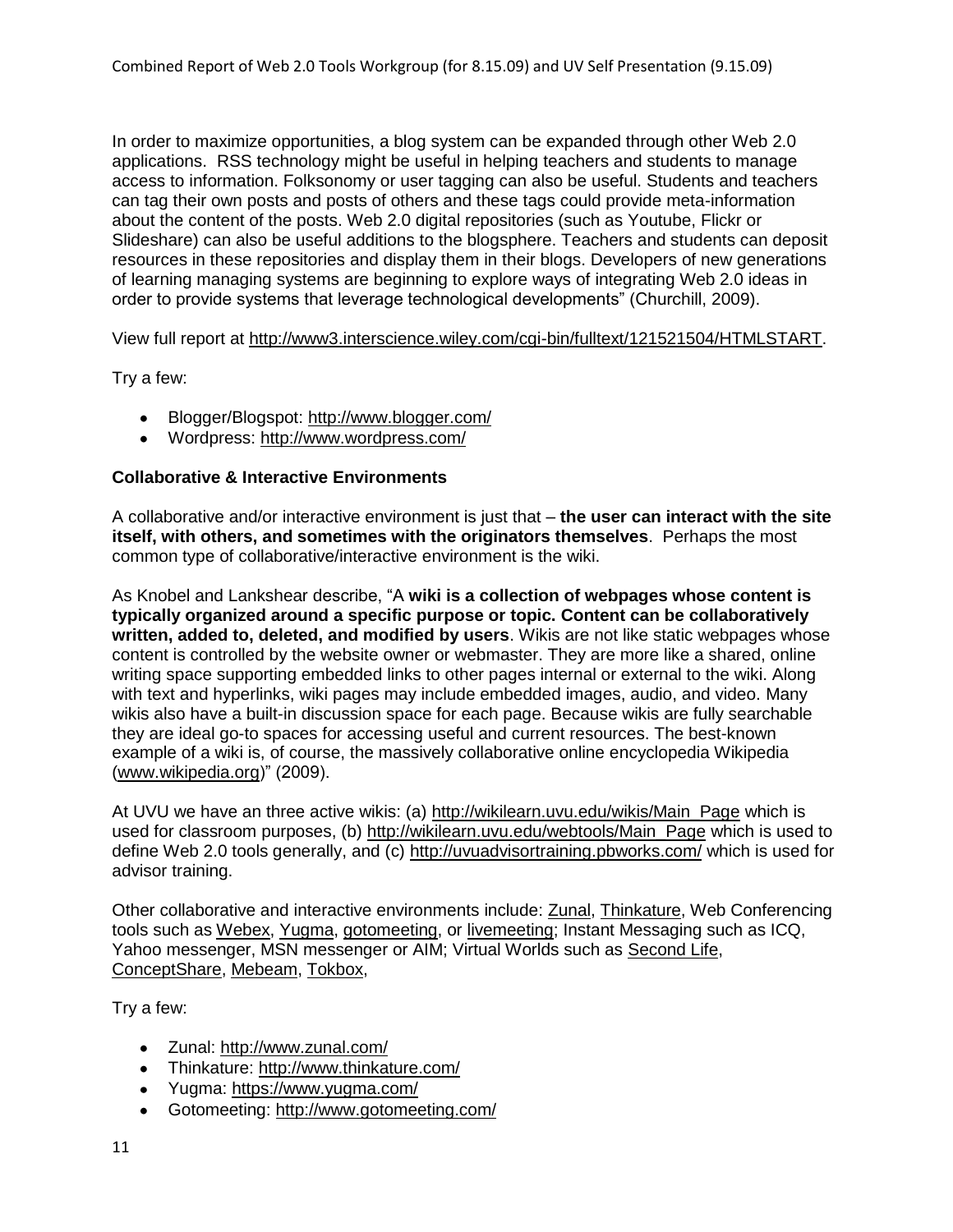- ConceptShare:<http://www.conceptshare.com/>
- Mebeam:<http://www.mebeam.com/>
- Tokbox:<http://www.tokbox.com/>

#### **Open Educational Resources**

Open educational resources are growing in prevalence in the United States as well as globally and include OpenCourseWare (OCW) as well as other learning initiatives. Institutions involved in OCW initiatives in the United States included founder Massachusetts Institute of Technology (MIT), Johns Hopkins Bloomberg School of Public Health, Carnegie Mellon, Tufts University, University of California—Irvine, University of Norte Dame, and Utah State University among others nationally and globally (OCW Consortium, 2009; OCW Finder, 2007). There are other initiatives as well that combine resources from various institutions such as [Sharing of Free](http://sofia.fhda.edu/)  [Intellectual Assets](http://sofia.fhda.edu/) (Sofia), [Connexions,](http://cnx.org/) [Multimedia Educational Resource for Learning and](http://www.merlot.org/merlot/index.htm)  [Online Teaching](http://www.merlot.org/merlot/index.htm) (Merlot), or [Academic Earth.](http://academicearth.org/) Other resources aimed at opening access to books and other print materials such as the [Internet Archive Open Content Alliance](http://www.archive.org/) (OCA) are also available. A good place to start for open educational resources is [http://oerrecommender.org/.](http://oerrecommender.org/)

The open educational resources movement consists of **freely accessible electronic access to course materials, but it also involves other aspects such as open access to books and library materials, and access to modules of educational information instead of complete courses**. It may also include educational communication tools or implementation resources as well (International Institute for Education and Planning, 2005). Essentially, it is teaching, learning, and research resources, content or otherwise, which reside in the public domain or have been released under an intellectual-property license that permits their free use or repurposing by others. This may include learning content, tools such as software, or implementation resources such as methods or principles (Smith & Casserly, 2006; Stover, 2005; Trenin, 2007). Their intention, overall, is to foster learning and the acquisition of competencies in both teachers and learners (Open eLearning, 2007).

One aspect of OER are learning objects. Learning objects are small, reusable pieces of instructional material that can be used to facilitate student learning. They are components that are reusable either in multiple classes or in multiple learning environments or locations and are generally housed on the Internet. Examples of learning objects include images, short video or audio clips, tutorials, case studies, simulations, and the like. Learning object portals aid locating resources and include Multimedia Educational Resource for Learning and Teaching Online otherwise known as [MERLOT,](http://www.merlot.org/) [Connexions,](http://cnx.org/) [National Science Digital Library,](http://nsdl.org/) and many more (Cramer, 2007). Wiley summarizes, "learning objects are generally defined as educationally useful, completely self-contained chunks of content. The most popular operationalization of this definition is a three-part structure comprised of an educational objective, instructional materials that teach the objective, and an assessment of student mastery of the objective" (Wiley, 2005).

Try a few:

- OER Recommender:<http://oerrecommender.org/>
- Academic Earth:<http://academicearth.org/>
- Connexions:<http://cnx.org/>
- Merlot:<http://www.merlot.org/>
- Internet Archive:<http://www.archive.org/>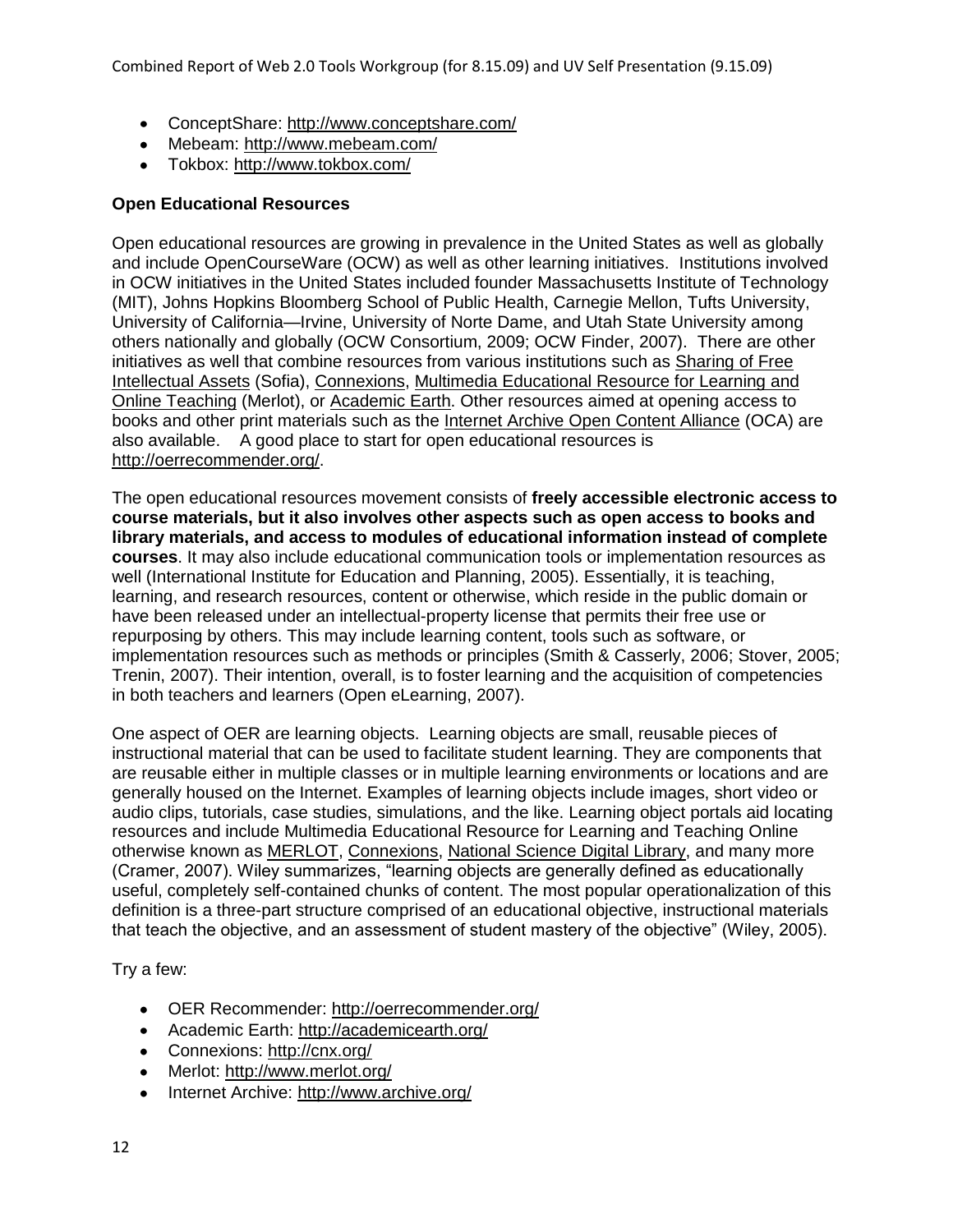# **OpenCourseWare**

The OpenCourseWare (OCW) aspect of the open learning initiative was dedicated to the development of **freely available, stand-alone college-level online course and teaching materials** informed by the best current research. OCW includes items such as lecture notes, reading lists, course assignments, syllabi, study materials, tests, samples, simulations, and the like (Educause Learning, 2006; Vest, 2004).

MIT has perhaps the most well known OCW project known to date at<http://ocw.mit.edu/> and has been creating OCW materials for longer than most. It began publication of its courseware for public consumption in 2002. The MIT OCW initiative has made content from all of their approximately 1800 courses available on the Internet at no cost for noncommercial purposes (Carson, 2006; Matkin, 2005).

An OCW consortium is found at<http://www.ocwconsortium.org/> and has been formed to develop shared mission, goals, priorities, visibility, and search ability. Currently over 200 other OCW projects have been launched in countries including Brazil, China, France, India, Japan, Portugal, Spain, United States, and Vietnam, offering combined access to more than 2,500 courses (OCW Consortium, 2009; Smith & Casserly, 2006; Vest, 2006). From within the U.S. this includes projects such as the Utah State University OCW and Carnegie Mellon Open Learning Initiative to name a few. From outside the United States many initiatives are strong and growing. For example, the China Open Resources for Education otherwise known as CORE has over 1,100 courses available now (China Open Resources for Education, 2007), and the United Kingdom Open University aims to have 5,400 hours of learning content available by April 2008 (The Open University, 2007). OCW is truly global in scale and reach.

Try a few:

- OCW Finder:<http://www.ocwfinder.com/>
- MIT OCW:<http://ocw.mit.edu/>
- Yale OCW:<http://oyc.yale.edu/>
- Berkeley OCW:<http://webcast.berkeley.edu/>
- OCW at UVU: [https://open.uvu.edu](https://open.uvu.edu/)
- OCW Consortium:<http://www.ocwconsortium.org/>

#### **Open Access Journals & Publications**

Although open access journals are not Web 2.0 per se, they are relevant when it comes to topics such as Digital Repositories or Self-Archiving Systems. Open access journals are those that are **scholarly journals publicly available at no cost to the end user.** A full list of open access journals can be found at the directory of open access journals at the Directory of Open Access Journals [\(http://www.doaj.org/\)](http://www.doaj.org/).

Try a few:

Directory of Open Access Journals:<http://www.doaj.org/>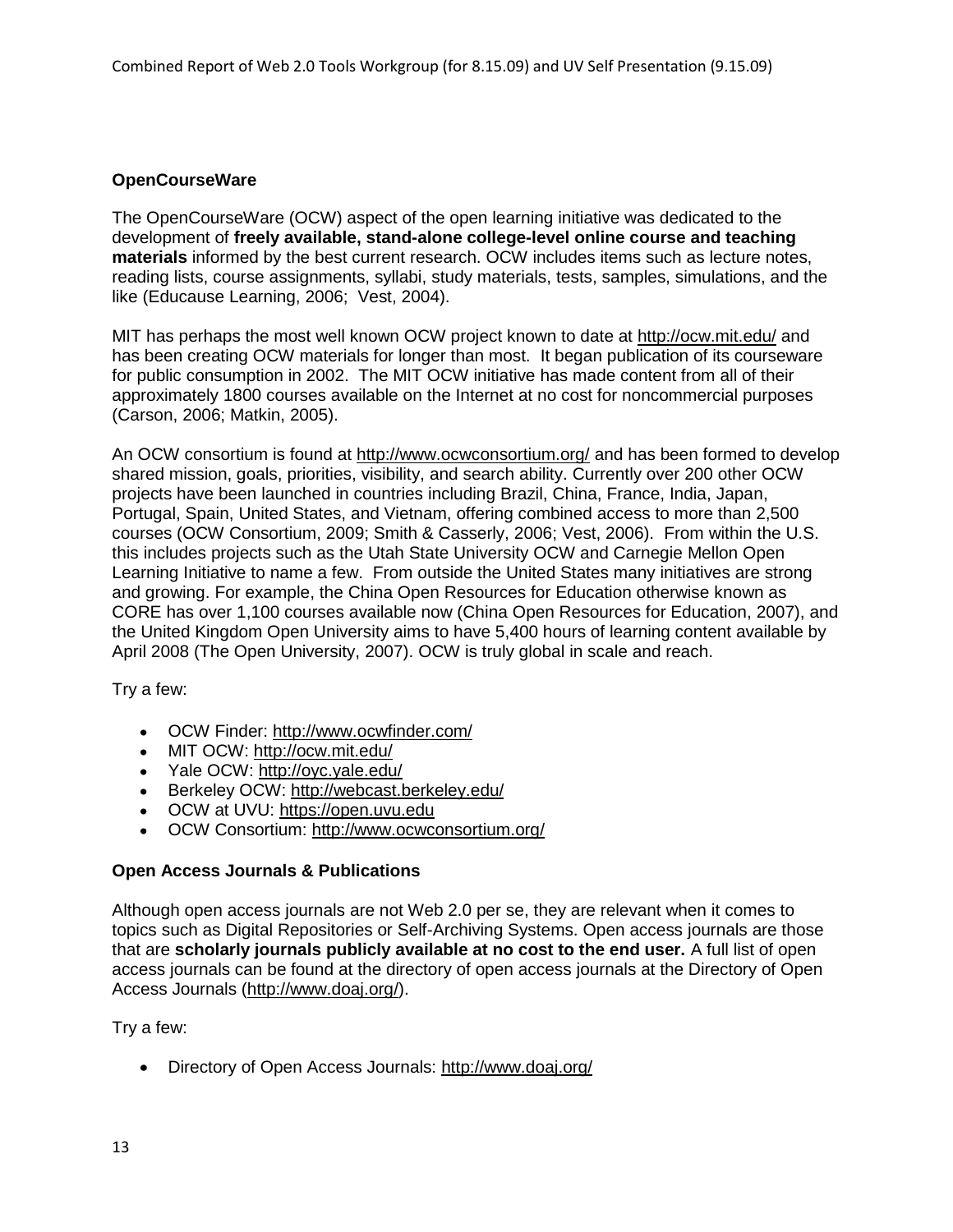# **Document Sharing**

Document sharing sites **allow you to share and collaborate online.** In some cases you simply post your work and can share it publically and obtain commentary on it , such as in digital repositories such as [Mendeley](http://www.mendeley.com/) or MIT's [DSpace.](http://dspace.mit.edu/) In some cases you may do this through a person or entity or you might use a self-archiving site. In other sites you can actually co-edit or co-author documents such as in [Google Docs,](http://docs.google.com/) [Slideshare,](http://www.slideshare.net/) or [280 Slides.](http://280slides.com/)

Currently at UVU we do not have true document sharing, but we do have a more manual method of sharing documents. This is managed by Catherine McIntyre of the Library and can be found at [http://www.uvu.edu/library/digitalcollection.html.](http://www.uvu.edu/library/digitalcollection.html) That said, the decision was recently made (July 31, 2009) to subscribe to [SelectedWorks](http://works.bepress.com/) and create a branded institutional repository. Catherine McIntyre can be contacted for more information.

Try a few:

- Mendeley:<http://www.mendeley.com/>
- DSpace:<http://dspace.mit.edu/>
- SelectedWorks:<http://works.bepress.com/>
- Google Docs:<http://docs.google.com/>

#### **Feed Readers, News Aggregators & News Raters**

Feeds are a way for websites large and small to distribute their content well beyond just visitors using browsers. **Feeds permit subscription to regular updates, delivered automatically via a web portal, news reader, or in some cases good old email.** Aggregators can sort, search, and even re-appropriate blog content. With an aggregator, users can stop visiting several individual blogs and websites, and instead access and read everything in one searchable, modifiable place.

Some examples of RSS readers and news aggregators include: [Google Feedfetcher,](http://www.google.com/feedfetcher.html) [Firefox](http://www.mozilla.com/en-US/firefox/livebookmarks.html)  [Live Bookmarks,](http://www.mozilla.com/en-US/firefox/livebookmarks.html) [NetVibes,](http://www.netvibes.com/) [NewsGator Online,](http://www.newsgator.com/Individuals/NewsGatorOnline/Default.aspx) [NewsFire Mac OS X RSS Reader,](http://www.newsfirerss.com/) [Google](http://www.google.com/reader/)  [Reader,](http://www.google.com/reader/) and [Bloglines.](http://www.bloglines.com/) Examples of sites where users rate and highlight news are [Digg,](http://www.digg.com/) [Feed](http://www.feedchronicle.com/)  [Chronicle,](http://www.feedchronicle.com/) [Yahoo Buzz,](http://buzz.yahoo.com/) [Mixx,](http://www.mixx.com/) and [Propeller.](http://www.propeller.com/)

Try a few:

- Feedfetcher:<http://www.google.com/feedfetcher.html>
- Live bookmarks:<http://www.mozilla.com/en-US/firefox/livebookmarks.html>
- Digg:<http://www.digg.com/>
- Feed Chronicle:<http://www.feedchronicle.com/>

#### **Microblogging**

As Wikipedia notes, "Micro blogging is a form of multimedia blogging that **allows users to send brief text updates or micromedia such as photos or audio clips and publish them**, either to be viewed by anyone or by a restricted group which can be chosen by the user. These messages can be submitted by a variety of means, including text messaging, instant messaging, email, digital audio or the web.‖ It includes tools such as [Twitter,](http://twitter.com/) [Yammer,](https://www.yammer.com/home) [Plurk,](http://www.plurk.com/) and [Jaiku.](http://www.jaiku.com/)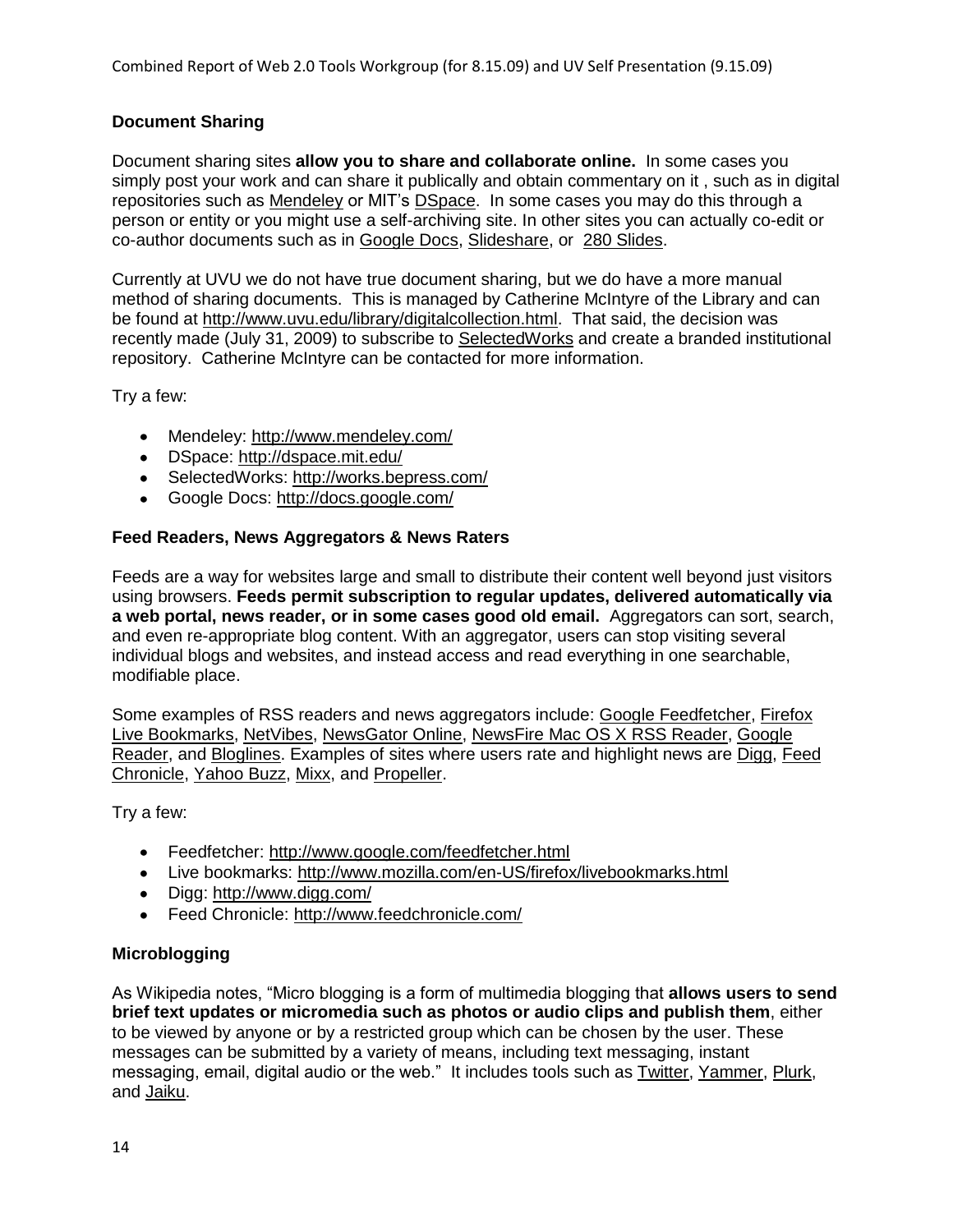Right now UVU has a Yammer account which is restricted to those at UVU. It has over 85 members from all areas of campus. UVU has even recently been mentioned in an article for its innovative use of Yammer, "A number of tech-savvy early adopters latched on first here, naturally, but it has expanded in the past month or two and has proven extremely beneficial for exchanging ideas across a diverse and often very segmented campus,' says Erin Spurgeon, UVU's communications manager. "This is where Yammer comes into play. My coworker Vegor Pedersen I think states it best in his blog post, 'Yes We Yam.'" (Smith, 2009)

Plugins such as [Yammerfox](https://addons.mozilla.org/en-US/firefox/addon/10282) are strongly recommended for following the Yammer discussions.

Try a few:

- Twitter:<http://www.twitter.com/>
- Yammer:<http://www.yammer.com/>
- Jiaku:<http://www.jaiku.com/>

#### **Community Engagement Tools**

A number of tools exist that assist in **becoming engaged with the community through volunteering, community service, or attendance or support of events**. Some examples include [VolunteerMatch](http://www.volunteermatch.org/) and [Upcoming.](http://upcoming.yahoo.com/) UVU may want to entertain how engagement opportunities are communicated and disseminated at UVU as well as throughout the community.

Try a few:

- VolunteerMatch:<http://www.volunteermatch.org/>
- Upcoming:<http://upcoming.yahoo.com/>

#### **Feedback and User Review**

A number of sites exist where end users can offer **feedback and review**. Most are familiar with this type of capability through sites like Amazon.com or Epinions. However, there are also sites where users can rate their instructors or even their institutions. Examples of these include [Rate](http://www.ratemyprofessors.com/)  [My Professors,](http://www.ratemyprofessors.com/) [Communiversity,](http://www.communiversity.com/) [Unigo,](http://www.unigo.com/) [StuVu,](http://www.stuvu.com/) and [The University Review.](http://www.theuniversityreview.com/)

Try a few:

- RateMyProfessors:<http://ratemyprofessors.com/>
- Communiversity:<http://www.communiversity.com/>
- Unigo:<http://www.unigo.com/>
- StuVu:<http://www.stuvu.com/>
- The University Review:<http://www.theuniversityreview.com/>

#### **Productivity and Research Tools**

There are also many tools available that **help with research and productivity in education.** This may range from sites that help you take notes on things you have found such as with [Evernote,](http://www.evernote.com/) [Bookgoo,](http://www.bookgoo.com/) or [Awesome Highlighter;](http://www.awesomehighlighter.com/) or it may be sites that help you gather, organize, and analyze sources and then share the results of your research like [Zotero.](http://www.zotero.org/)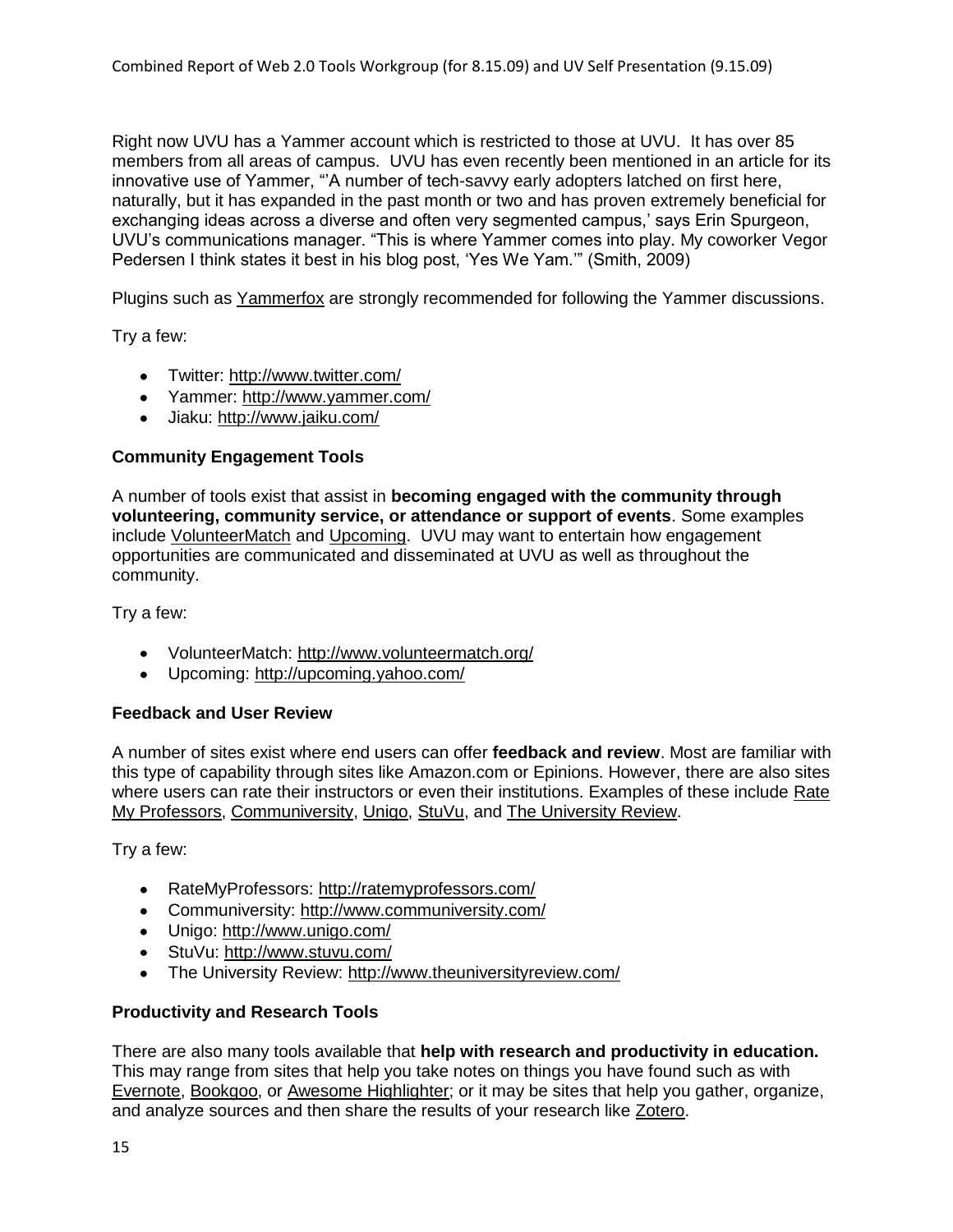Try a few:

- Evernote:<http://www.evernote.com/>
- Book Goo:<http://www.bookgoo.com/>
- Awesome Highlighter:<http://www.awesomehighlighter.com/>
- Zotero: <http://www.zotero.org/>

# **Photo and Video Sharing & Editing**

There are a multitude of sites that permit you to **share images**. This includes sites such as [Flickr,](http://www.flickr.com/) [Picnik,](http://www.picnik.com/) [Picasa](http://picasa.google.com/) (Google), [Webshots,](http://www.webshots.com/) [Photobucket,](http://photobucket.com/) or [YouPublish](http://www.youpublish.com/) to name a few. There is also a multitude of sites that permit you to **share videos**. This includes site such as [Youtube,](http://www.youtube.com/) [Vimeo,](http://www.vimeo.com/) [Viddler,](http://www.viddler.com/) [Ustream,](http://www.ustream.tv/) [Teachertube,](http://www.teachertube.com/) [Yahoo Video,](http://video.yahoo.com/) or [Graspr.](http://www.graspr.com/) There are even sites that help you **create** the pictures or videos such as [Jing.](http://www.jingproject.com/)

Try a few:

- Flickr: [http://www.flickr.com](http://www.flickr.com/) (log in as 'uvumarketing' and password 'gogreen')
- Picnik:<http://www.picnik.com/>
- Webshots:<http://www.webshots.com/>
- Photobucket:<http://photobucket.com/>
- YouPublish:<http://www.youpublish.com/>
- Youtube:<http://www.youtube.com/>
- Vimeo:<http://www.vimeo.com/>
- Viddler:<http://www.viddler.com/>
- Ustream:<http://www.ustream.tv/>
- Teachertube:<http://www.teachertube.com/>
- Yahoo Video:<http://video.yahoo.com/>
- Graspr:<http://www.graspr.com/>
- Jing:<http://www.jingproject.com/>

# **Geomapping & Geospatial Tools**

These tools, simply put, help you find things geographically. They include interactive tools such as [Google Maps,](http://www.jingproject.com/) [Google Earth,](http://earth.google.com/) [Mapquest,](http://www.mapquest.com/) or [MapMyEvent.](http://www.mapmyevent.com/)

Try a few:

Google Maps:<http://maps.google.com/> Google Earth:<http://earth.google.com/> Mapquest: <http://www.mapquest.com/> MapMyEvent:<http://www.mapmyevent.com/>

# **Mashups**

In discussing Web 2.0 we should probably at least mention what a mashup is. As Wikipedia notes, "In web development, a mashup is a web page or application that combines data or functionality from two or more external sources to create a new service." Some examples of mashups are [MapMyEvent](http://www.mapmyevent.com/) or [Flickrvision.](http://www.flickrvision.com/)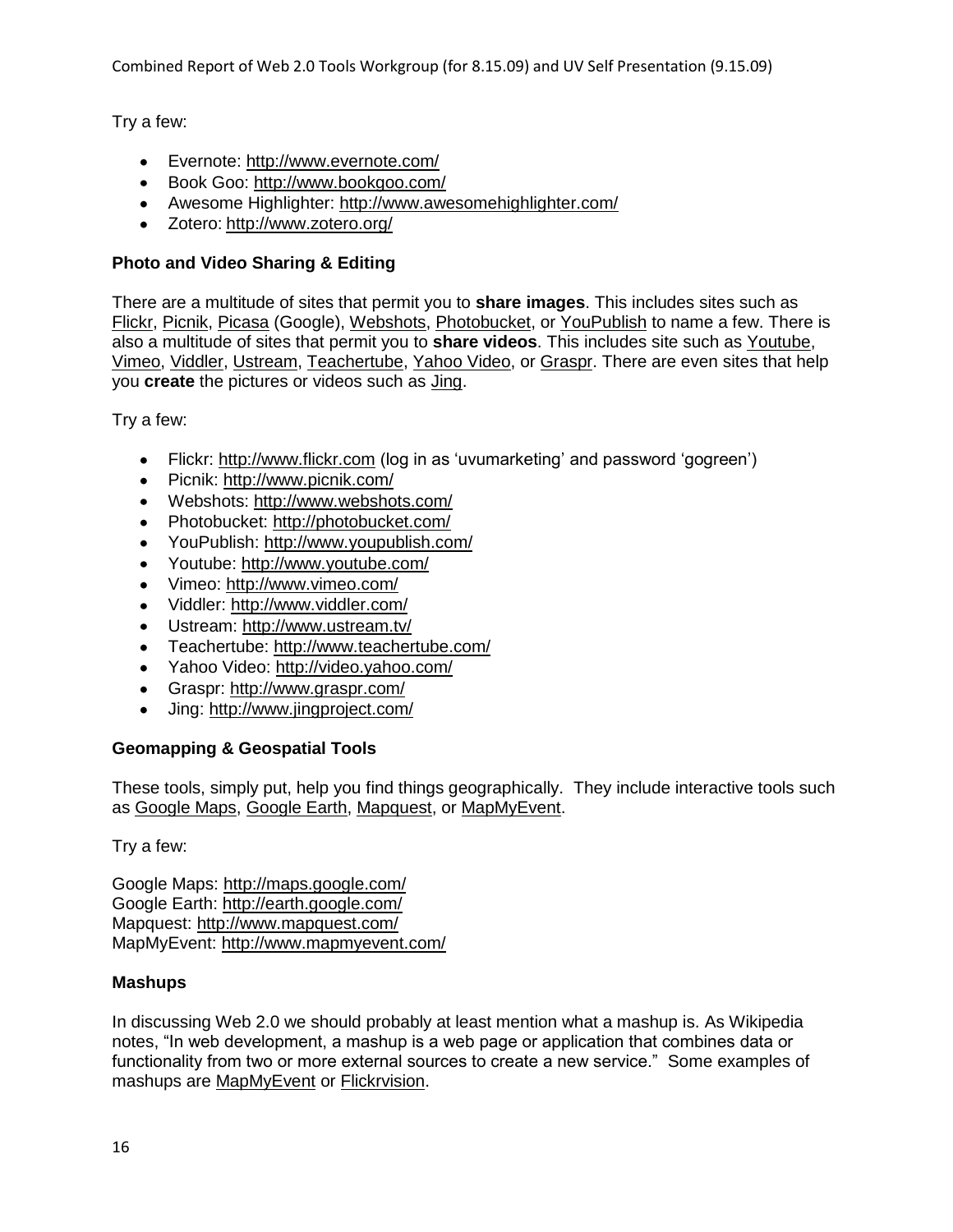# **WEB 2.0 IN EDUCATION**

Now that we have described some of the many tools that are available (see <http://www.go2web20.net/> for a far longer and more detailed list of Web 2.0 tools), we need to consider how Web 2.0 may be affecting education. As the Consortium for School Networking [\(CoSN\)](http://www.cosn.org/) notes, "Web 2.0 tools can provide highly interactive and participatory environments that establish communities, open a myriad of communication channels, and ensure each individual and group a voice. In fact, there is a growing body of evidence that the collaboration inherent in the participatory nature of Web 2.0 tools can be leveraged to deepen student learning through authentic, real-world learning" (CoSN, 2009).

Here are some ways in which Web 2.0 tools can be useful in the classroom:

- Move students from searching for information to using and creating it
- Incorporate multiple learning styles into student projects and research
- Integrate 21st century skills into the curriculum
- Teach information literacy and participate in a networked public culture
- Foster more collaboration with teachers, other students, and community
- Share information (and labor) with colleagues
- Encouraging creative expression, gain authentic audiences, and get useful feedback
- Showcase or promote activities (Baumbach, 2009)

According to Vadim Lavrusik, in the Mashable Social Media Guide, here are 10 ways universities share information using social media:

- 1. Gathering and Sharing Information
- 2. Showcasing Student and Faculty Work
- 3. Providing a Platform to Broadcast Events
- 4. Emergency Notification
- 5. Connecting People
- 6. Producing, Not Just Promoting
- 7. Creating a Dialogue and Communicating to Students
- 8. Facebook Office Hours
- 9. Coaching for the Spotlight
- 10. Getting Wired Via Mobile (2009).

If students are to be the next inventors, entrepreneurs and leaders in the global economy, we must see to it that our young people have the innovative tools they need to be successful in the 21st century, particularly in the classroom (Cummings, 2009).

Below is some summary information from a report done by Consortium for School Networking [\(CoSN\)](http://www.cosn.org/) and funded by the John D. and Catherine T. MacArthur Foundation, and with cooperation from ASCD and Common Sense Media, CoSN commissioned the Metiri Group to conduct the study. The information is based on the surveys from nearly 1200 district administrators, including 389 superintendents, 441 technology directors, and 359 curriculum directors.

Nearly three-quarters of respondents (superintendents and curriculum directors) said that Web 2.0 technologies had been a positive or highly positive force in students' communication skills and the quality of their schoolwork. Over 50% of those same administrators believe that Web 2.0 has had a positive or highly positive impact on students' interest in school (67%), interests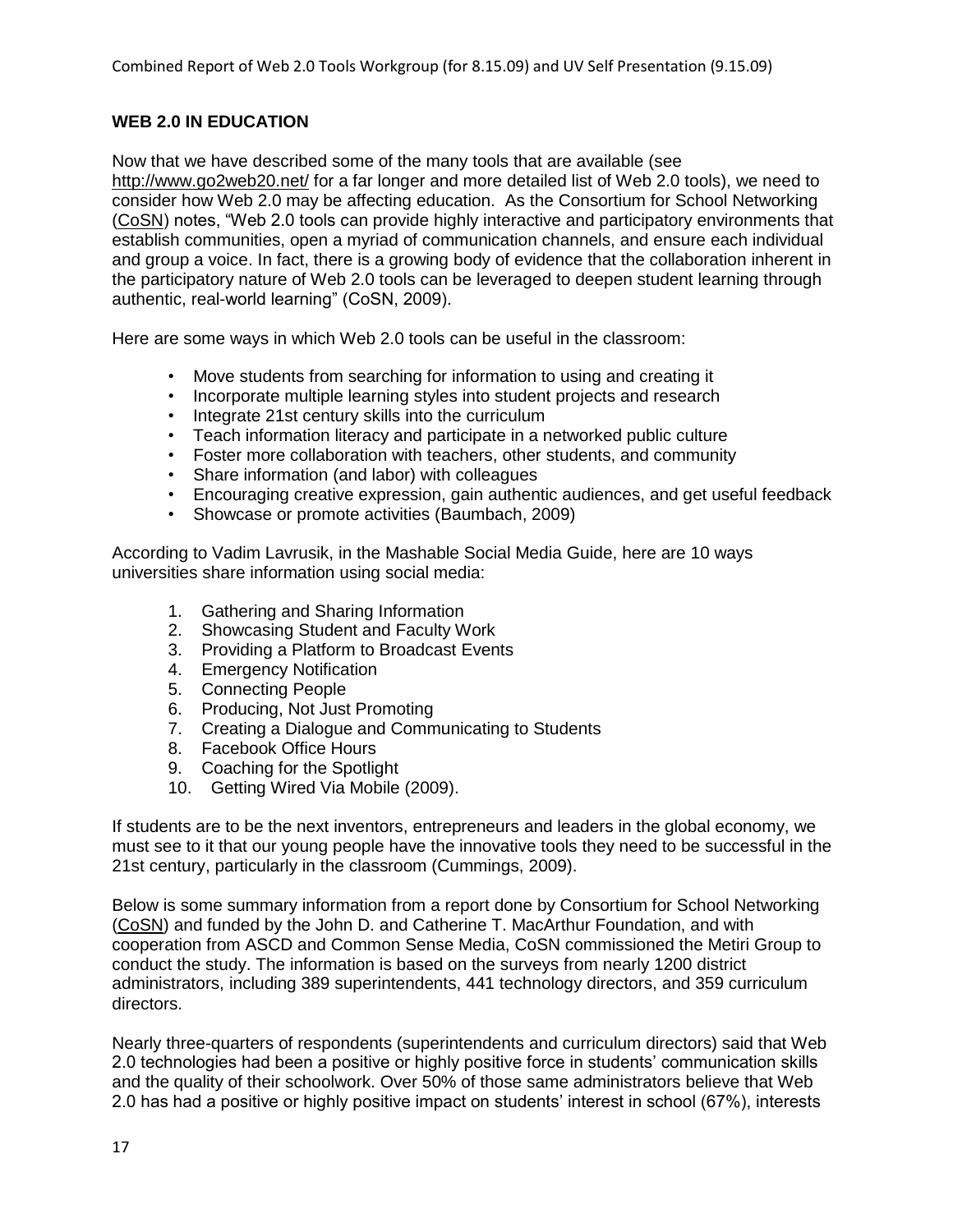outside of school (70%), self-direction in learning (65%), sense of community and culture (65%), peer relationships (58%), relationships with parents and family (56%), and homework habits (55%). On the flip side, nearly half of these district administrators said that Web 2.0 had a negative or highly negative influence on exercise/physical conditioning. In addition, some district administrators (26%) said Web 2.0 negatively impacted homework habits.

Over 77% of district administrators who responded to this question (superintendents and curriculum directors) agreed or strongly agreed with the statement "Web 2.0 has value for teaching and learning." When asked about the impact that Web 2.0 will have on teacher-parent communication, student-teacher relationships, and student-to-student relationships, most anticipated that Web 2.0 would have a positive impact.

The seven highest-ranking priorities for Web 2.0 use by district administrators were:

- 1. Keep students interested and engaged in school
- 2. Meet the needs of different kinds of learners
- 3. Develop critical thinking skills
- 4. Develop capabilities in students that can't be acquired through traditional methods
- 5. Provide alternative learning environments for students
- 6. Extend learning beyond the school day
- 7. Prepare students to be lifelong learners (CoSN, 2009).

The full report is at

[http://www.CoSN.org/Portals/7/docs/Web%202.0/CoSN%20Report%20042809Final%20w](http://www.cosn.org/Portals/7/docs/Web%202.0/CoSN%20Report%20042809Final%20w-cover.pdf)[cover.pdf](http://www.cosn.org/Portals/7/docs/Web%202.0/CoSN%20Report%20042809Final%20w-cover.pdf)

An executive summary is at

[http://www.CoSN.org/Portals/7/docs/Web%202.0/ExecSummaryCoSN%20Report042809Final.p](http://www.cosn.org/Portals/7/docs/Web%202.0/ExecSummaryCoSN%20Report042809Final.pdf) [df](http://www.cosn.org/Portals/7/docs/Web%202.0/ExecSummaryCoSN%20Report042809Final.pdf)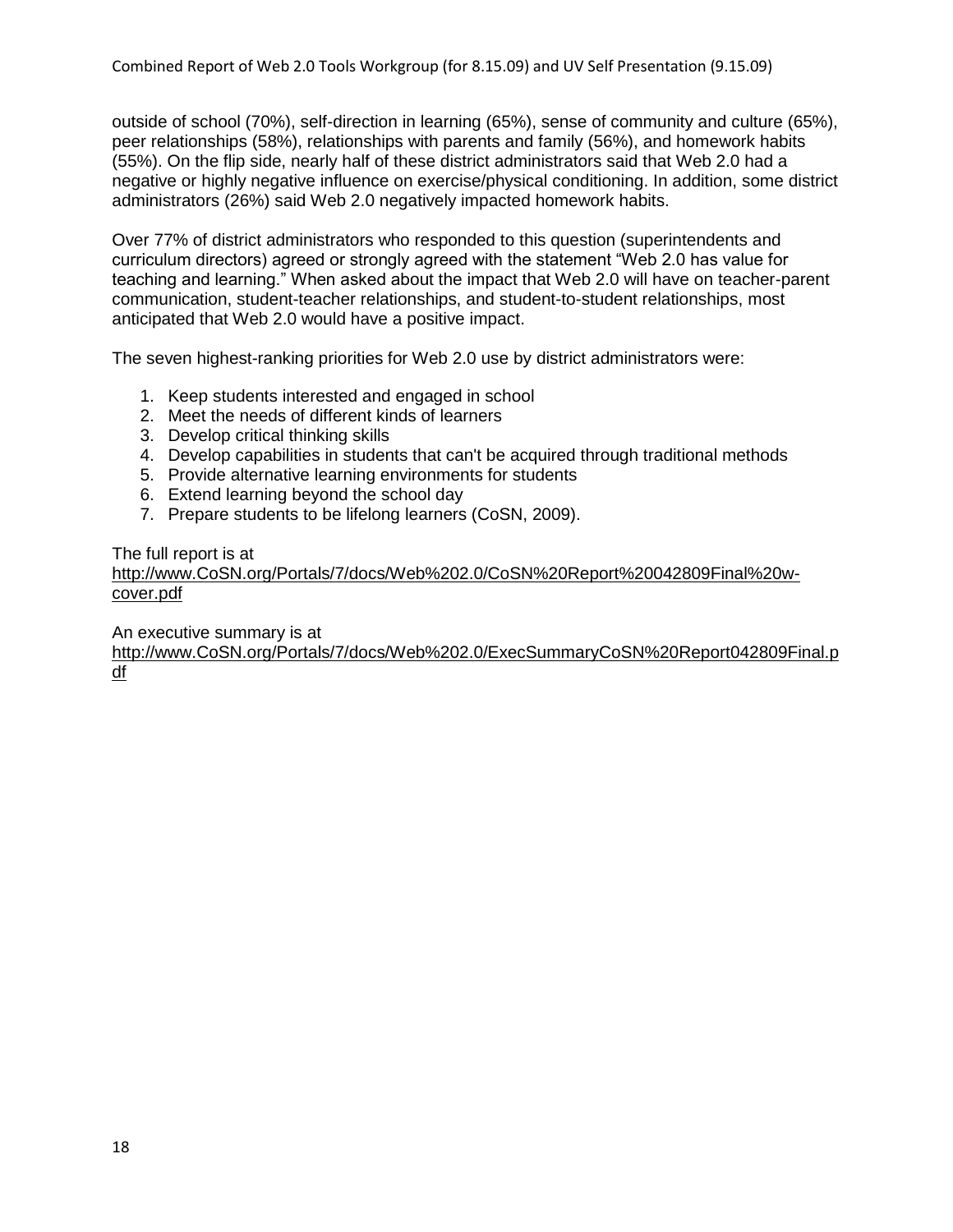## **RISK ANALYSIS**

A good document to review:

[http://www.vp.is.ed.ac.uk/content/1/c4/12/45/GuidelinesForUsingExternalWeb2.0Services-](http://www.vp.is.ed.ac.uk/content/1/c4/12/45/GuidelinesForUsingExternalWeb2.0Services-20070823.pdf)[20070823.pdf](http://www.vp.is.ed.ac.uk/content/1/c4/12/45/GuidelinesForUsingExternalWeb2.0Services-20070823.pdf)

Here is the viewpoint from the Webmaster at Oregon State University:

Most social media sites that we use have enforced terms and conditions. So we don't have special policies or roles; we'll just work with those guidelines. If questionable or copyrighted material is uploaded to Facebook or YouTube, or if off-color commentary is made, it can be reported and removed. The communities at both of those sites are good at helping police content.

We've not had many questionable issues. And in many cases, when questionable comments arrive, others rise to our defense. That shows spirit and engagement, when your constituents rally behind you.

It takes a certain amount of giving up control. One thing to keep in mind is that these comments and these exchanges are happening out there anyway...if you don't engage with your perspective, you're giving up on the discussion. So we try to embrace controversy and show confidence that we're willing to engage with an audience in the social media space. It's a reality of communications today.

One great feature of social media is the ability to do quick polls and surveys and get immediate feedback. With press releases and static pages, you only can track web statistics. But with social media, you can actually hear what people are thinking. So we ask questions: what did you think of this year's commencement? What do you think of this marketing campaign? What was your favorite event at OSU this year? And then we can collect real-time results. Finally, social media sites are essential because that's where the eyeballs are. You can have wonderful videos on your web site, but nobody will see them. YouTube accounts for 1/3 of all web searches...most of the video viewing users are going there first to look for videos. If you only allow students or fans in the football stadiums to upload cell-phone videos on YouTube, then you're allowing that content to speak for you on YouTube. So it's better for you to find your best content and put it in that space so you can get your message out there (Personal Communication July 1, 2009).

Oregon State, it seems, has already spent considerable time assessing their views on Web technologies and their associated risks. UVU needs to assess its own risk tolerance and what it sees as the most significant or relevant risk factors.

Areas we need to address as an institution include:

- 1. Security and confidentiality issues (Sensitive and protected information such as social security numbers, protected identities, etc)
- 2. Protection of data 'controlled' by UVU (having access to our data like budget information; or posting of otherwise private information)
- 3. Privacy issues (the institution will have to work within the contexts of the technology being used)
- 4. Slander and libel, copyright infringement, etc (Controllable by community culture, however, the potential does pose liability to the institution)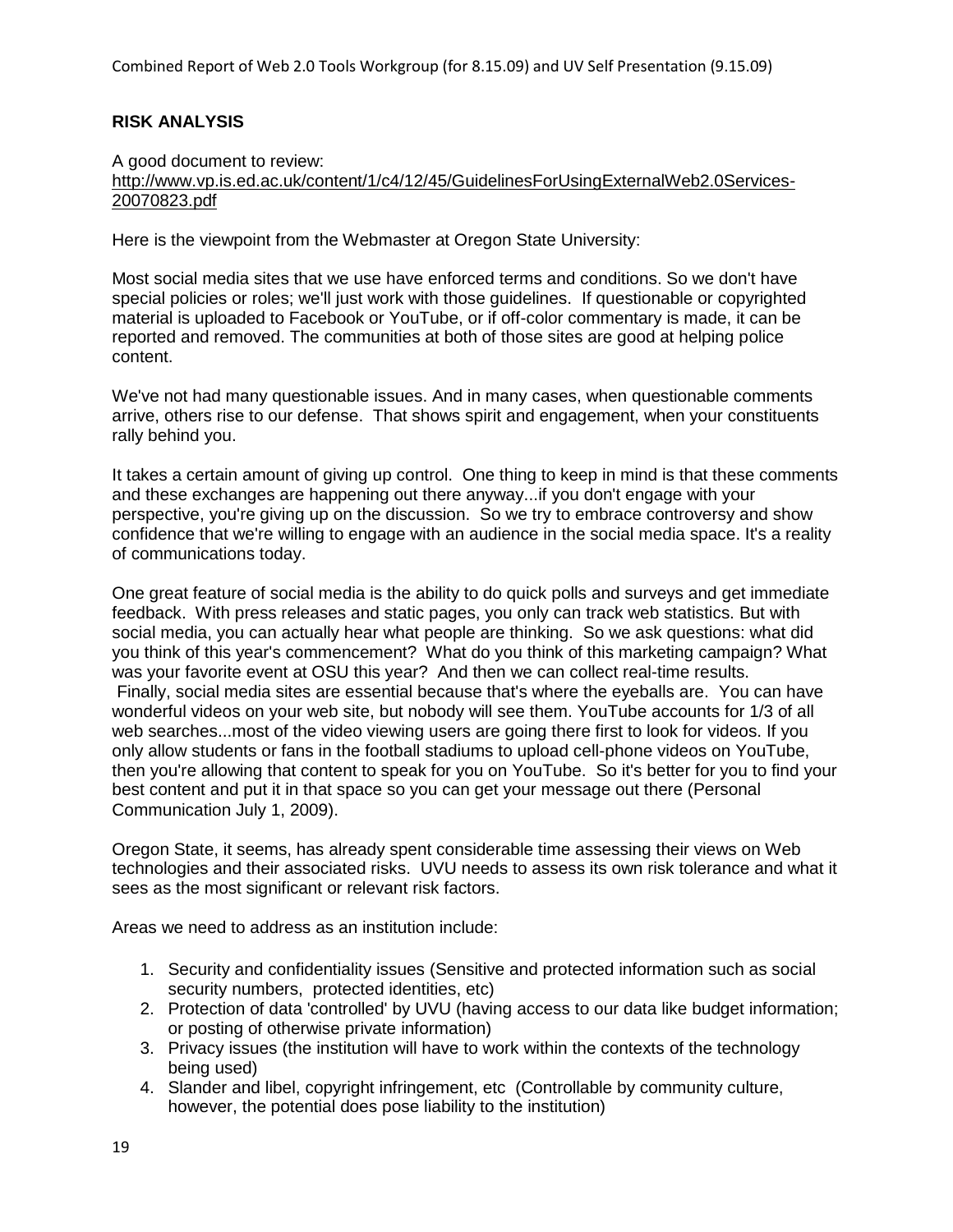- 5. Who is able to edit or alter (understanding who and what)
- 6. Ownership of data issues (Was [blank] created by the institution or a third party editor or originator, etc.)
- 7. Performance and reliability (Stability of system, if the services moves out of beta format and begins to charge for the service, then what?)
- 8. Support offered (how users of systems get help)
- 9. Single sign-in capabilities (or not)
- 10. Becoming 'locked into' a system (If necessary. Can we freely extract our information from the service?)
- 11. Longevity of system (need to retain information and how, system popularity, etc)
- 12. Accessibility issues (Does the service have usability alternatives to prevent discrimination based on ability?)
- 13. Training relating to potential risks versus benefits
- 14. Accountability and administrative control issues (Who is responsible for what; who has access to what; moderation)
- 15. Control and monitoring issues (Do supervisors need to approve web 2.0 related activities during work hours?)
- 16. Mandated versus optional (or recommended) use
- 17. Duplication issues—several departments already recruiting students to their blogs, Facebook group, etc.
- 18. Student and audience preferences (Just because we build or endorse a tool it doesn't mean they come)

In looking at the risks we should identify: (a) description as in "there is a risk that X may happen, caused by Y, resulting in Z", (b) probability, (c) impact, (d) timescale, (e) response if it occurs (f) risk mitigation (preventative actions), and (g) warning signs. The Web Tools group (a subset of the Web Task Force) believes a separate sub-committee, or possibly standing committee, should be developed to look into technology related risk analysis. Equally, the results of this sub-committee need to be widely distributed across campus.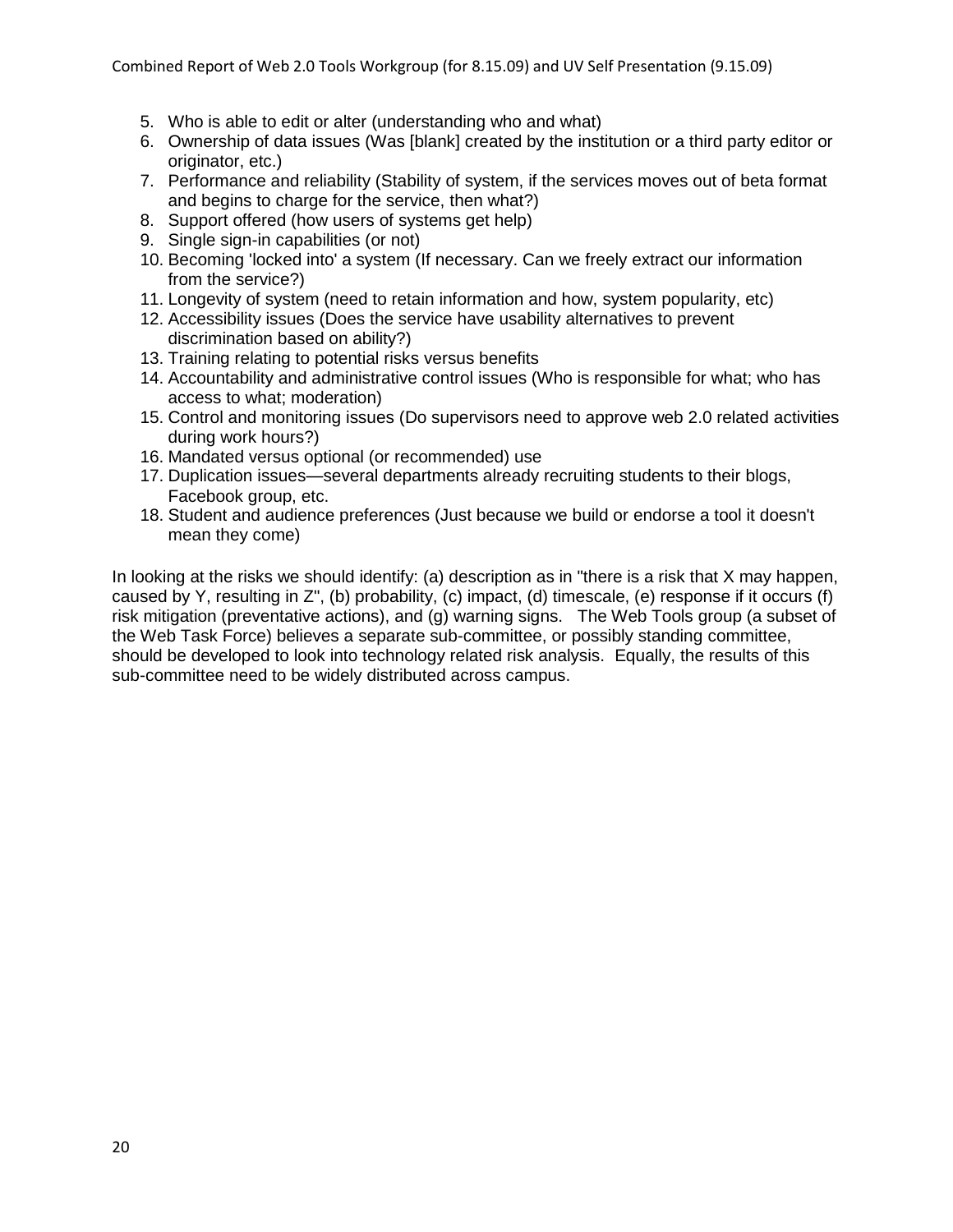# **RECOMMENDATIONS**

#### **Project Definition, Situational Research, Training, and Communication**

A critical factor to successful project implementation is beginning with sufficient understanding of the project expectations and scope in the planning stage. Project success is usually based on satisfying customer needs/desires in a timely manner using limited resources and with quality results; a key factor to this is successfully defining the project goals, scope, and requirements early on and ensuring all stakeholders are in agreement. For the many Web 2.0 initiatives, formal and informal, occurring throughout campus we need to ensure best project management practices are being incorporated. Although no single entity of even entities can 'manage' something like Web 2.0 -- which is actually not just tools and resources but a paradigm shift which necessitates liberty granted to the end users -- below are some suggestions that may prove helpful as we address Web 2.0 related needs and concerns.

It seems there is a need for increased research into Web 2.0 tools and technologies: increased training relating to the same: increased understanding and practice of fundamental project management to include project and scope definition, implementation planning, communication, resource management, change management, and integration; better communication regarding proposed, upcoming and current projects; and more research into risk analysis, project prioritization, and consistency of projects with institutional strategic directions.

One potential partial solution is to re-define the Web Resource Services department of Marketing and Communications to incorporate usability research; Web 2.0 tools research and implementation; Web 2.0 training and communication; and/or web consulting. Now would perhaps be a good time for the transition since the rollover has been completed and had been the primary focus of Web Resource Services up to this point. Potentially other areas of campus, such as Web Development Services of Information Technology; Center for Advancement of Leadership of the School of Business; Center for Engagement of the President's Office; or Instructional Design, Delivery, and Distance Education of Academic Affairs could also play this role.

Generally there is a felt need to find a means of training and offering assistance across campus in regard to project management to include:

- Project assessment including needs analysis to determine project goals and objectives.
- Specifications and requirements gathering
- Project management providing guidance and oversight for all stages of your project.

Research, advice, and training should also be continued for Web 2.0 tools and technologies on an ongoing basis. This could be done by a sub-committee of the Web Advisory Council (WAC) which functions similarly to Strategic Web Action Team (SWAT) -- for example a Web Technologies Team. [Note: See "Structure of Web Management at UVU' for more information on WAC or SWAT]. It could also be done by creating a new position (part time or full time) that assists in research and training relating to Web 2.0 and/or by creating a new position that assists in basic project management and scope definition. Either of these positions could report to any number of areas on campus. It is important to note that the individuals or groups would not 'control' Web 2.0 tools and technologies on campus, but would offer guidance, advice, and training.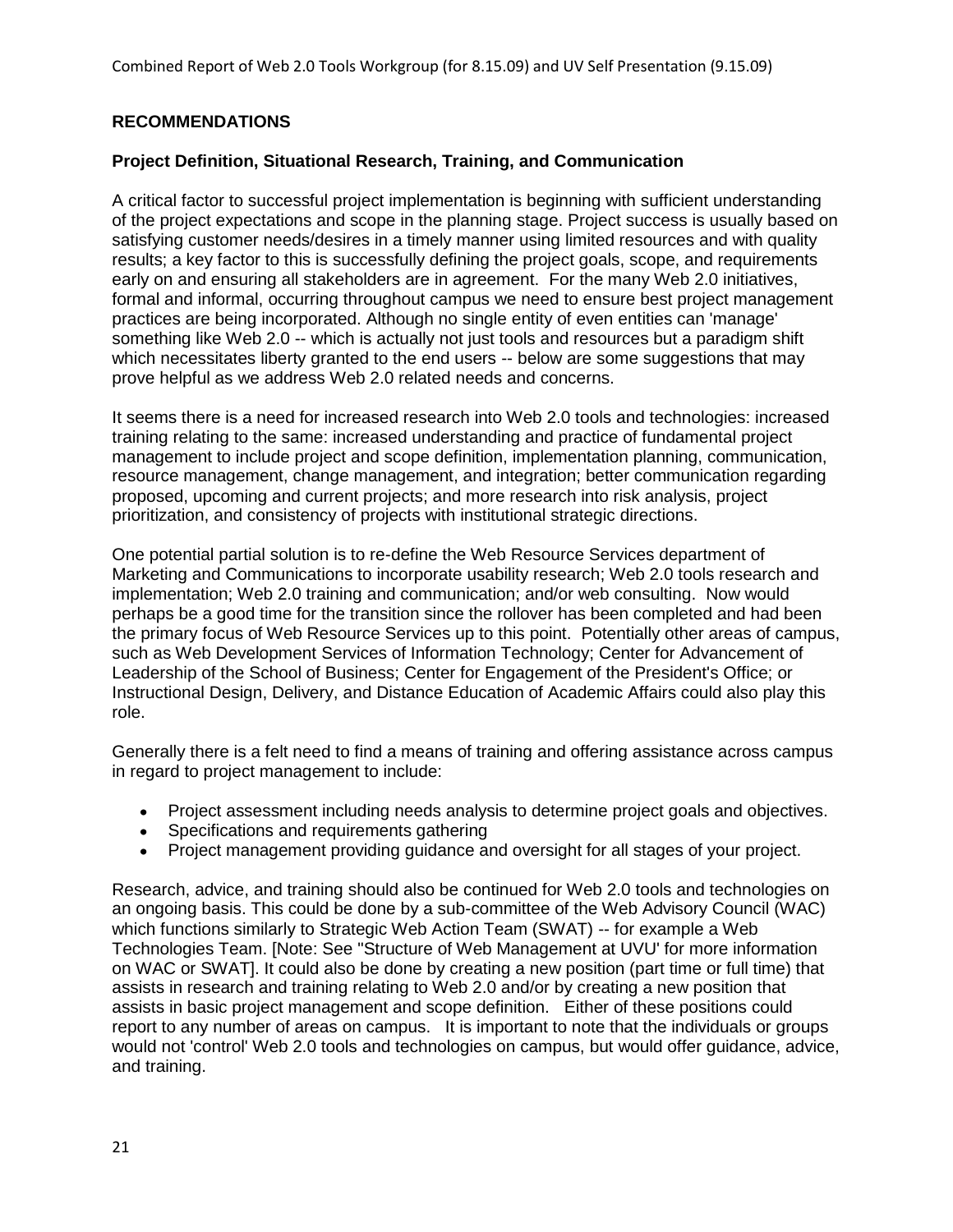When it comes to specific institution-wide or cross-department projects like the desired 'online repository of engagement opportunities', it is strongly recommended that this project be identified as something along the lines of "Interactive Catalog of Engagement Opportunities" and not as Web 2.0 generally. A project assessment team should be created that assesses needs, project scope, and alternatives. At least one member of this team should be from Web Development Services or Information Technology. This team should then work in cooperation with the Web Advisory Council (WAC) [Note: See "Structure of Web Management at UVU' for more information on WAC]. Equally, it may be helpful to this group to look at similar projects on the Web to help determine the project scope and needs. Some examples include:

- Volunteer Match [\(http://www.volunteermatch.org/\)](http://www.volunteermatch.org/)
- Network for Good [\(http://www.networkforgood.org/volunteer/\)](http://www.networkforgood.org/volunteer/)  $\bullet$
- MIT Outreach Database [\(http://mitpsc.mit.edu/outreach/\)](http://mitpsc.mit.edu/outreach/)
- $\bullet$ MapMyEvent [\(http://www.mapmyevent.com/\)](http://www.mapmyevent.com/)
- Upcoming [\(http://upcoming.yahoo.com/\)](http://upcoming.yahoo.com/)  $\bullet$

It is also recommended that the Communication Quality Initiative team led by Val Hale look specifically at communication relating to (a) engagement/involvement opportunities, (b) event and activity communications, (c) announcement communications, and (d) project information dissemination.

#### **Diffusion of Innovations**

Everett Roger's is perhaps one of the best known in regard defining the diffusion of innovation and its attributes. Getting new ideas, technologies, products, or processes adopted on a wide scale is difficult. Rogers defines an innovation as "an idea, practice, or object that is perceived as new by an individual or other unit of adoption" (2003, 12). He refers to the spread of an innovation as its diffusion, "the process in which an innovation is communicated through certain channels over time among the members of a social system" (2003, 5). This does not assume however that the adoption of an innovation is necessarily good for all participants nor does it assume they will accept all aspects of an innovation. Equally it does not assume all potential participants will adopt at the same rate. Instead, Rogers identifies varying adopter categories including (a) innovators who are the first to adopt, (b) early adopters, (c) early majority, (d) late majority, and (e) laggards (2003, 282-285).

Rogers writes, potential adopters go through a systematic decision making process. First knowledge must occur where an individual is exposed to an innovation's existence. Next, persuasion must occur where the individual forms a positive or negative viewpoint toward the innovation. A decision is then made by the individual to adopt or reject the innovation. Implementation of the decision then occurs by the individual, and finally confirmation occurs when the individual seeks reinforcement of the decision that had been made (2003, 169). Before potential users can be persuaded positively or negatively toward an innovation they must be informed about its existence. According to Rogers there are key communication channels that are used. Mass media is useful for rapid awareness communication to wide audiences, but interpersonal channels involving face-to-face exchanges are often more effective. Often innovations, particularly those in social systems that favor change, will have opinion leaders who effectively influence other individual's attitudes both for and against adoption and who carry information across boundaries between groups. Equally innovations will have change agents who influence individual's innovation decisions by either encouraging a particular change or by mediating the diffusion process to ensure its success (2003, 366).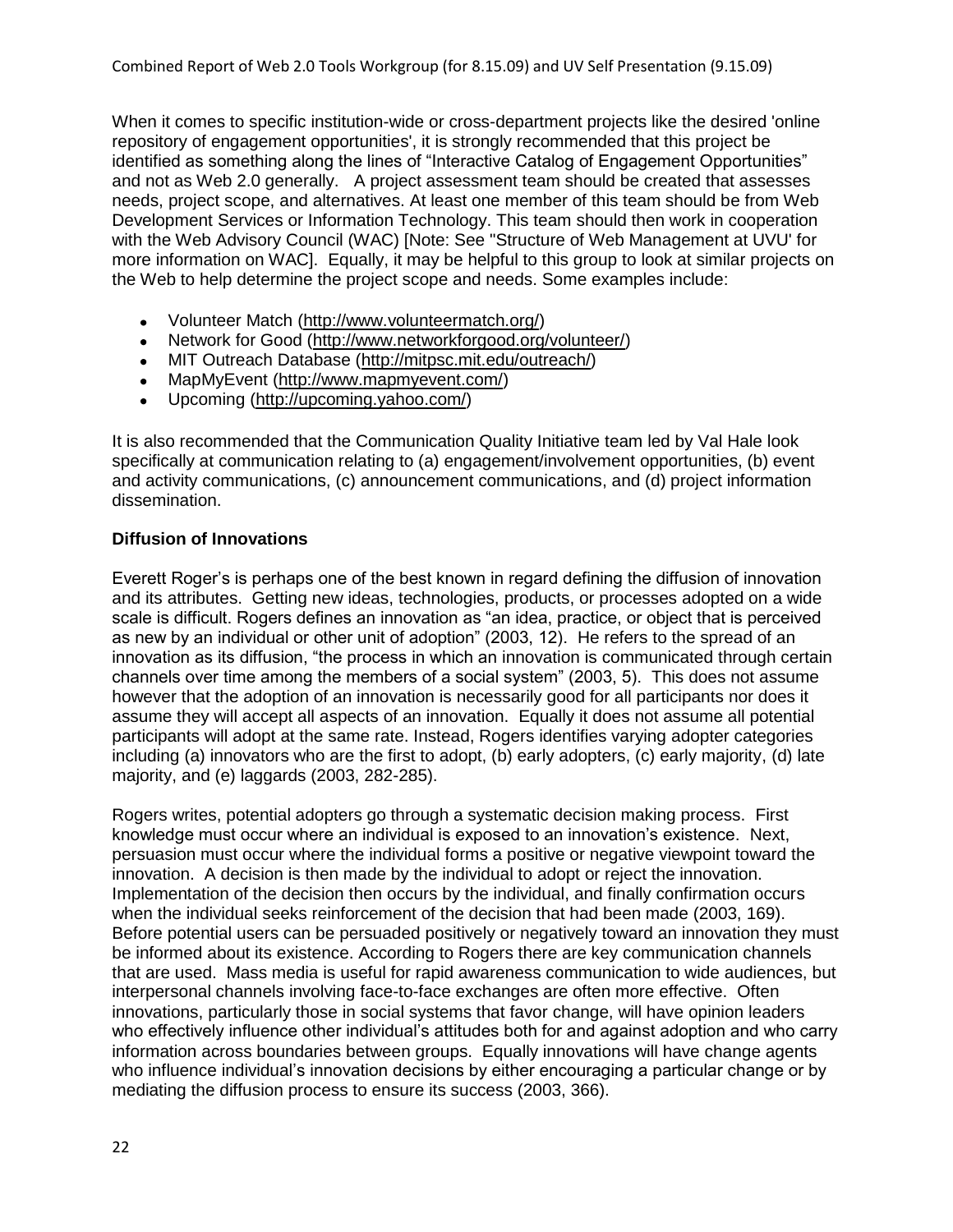Users who potentially may adopt an innovation tend toward particular attributes when making their decision. These include (a) relative advantage, (b) compatibility, (c) complexity, (d), trialability, and (e) observability. Rogers notes that between 49 and 87 percent of variance in the rate of adoption of innovations can be attributed to five perceived attributes: (a) relative advantage, (b) compatibility, (c) complexity, (d) trialability, and (e) observability (Rogers, 2003).

- Relative advantage is "the degree to which an innovation is perceived as being better  $\bullet$ than the idea it supersedes‖ (Rogers, 2003, 229). An individual's assessment of relative advantage could include many aspects, such as social prestige, convenience, satisfaction, or economic improvement (Allard, 2003).
- Compatibility is "the degree to which an innovation is perceived as consistent with the existing values, past experiences, and needs of potential adopters" (Rogers, 2003, 240). If the innovation is a logical extension of the environment, or matches existing values or experiences, then it is likely to be adopted more readily (Allard, 2003).
- Complexity is "the degree to which an innovation is perceived as relatively difficult to understand and use" (Rogers, 2003). Those that are easier to understand and do not require attainment of new skills will be more readily adopted.
- Trialability is "the degree to which an innovation may be experimented with on a limited basis‖ (Rogers, 2003, 257). New ideas that can be used in a trial basis are generally more accepted and adopted, in part because they help dispel uncertainty (Rogers, 2003, 258).
- Observability is "the degree to which the results of an innovation are visible to others" (Rogers, 2003, 258). Innovations that are more visible and observable are likely to have greater acceptance and adoption.

In order to communicate and make informed decisions about Web 2.0 we must first ensure all those in the conversation have ample knowledge of the resources, after which persuasion (for or against), decision-making, and implementation can occur. Web Advisory Council should play an active role in both the short-term and long-term discussion and planning.

#### **Knowledge**

First knowledge must occur where an individual is exposed to an innovation's existence. In this case we must create methods for informing UVU participants of Web 2.0 tools. Some ways in which we can do this:

- **Creation of a social media directory:** The Web Tools group (a subset of the Web 2.0 Task Force) believed strongly enough in this that a social media directory has been implemented at<http://www.uvu.edu/visitors/social-media-directory/index.html> which lists all known implementations of Web 2.0 technologies on campus.
- **Creation of a Web 2.0 Tools information source:** The Web Tools group (a subset of the Web 2.0 Task Force) believed strongly enough in this that a Web Tools Wiki was created at<http://wikilearn.uvu.edu/webtools/> which defines Web Tools generally and offers samples of the many tools available.
- **Development of communication channels:** The Web Tools group believes that  $\bullet$ communication channels need to be defined and communicated. One example of a communication channel is the Social Media Club of Utah Valley at [http://smcuv.org/.](http://smcuv.org/)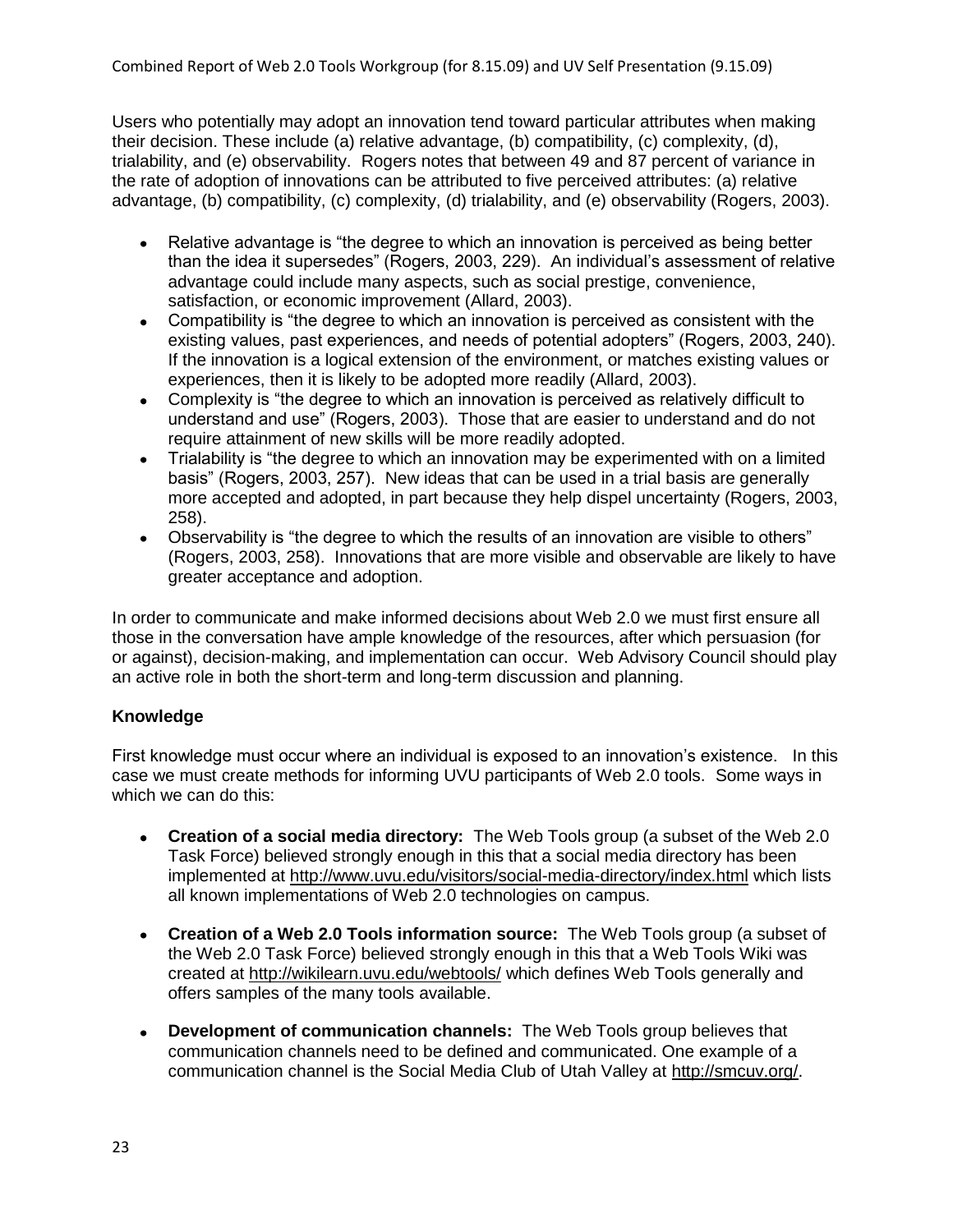**Creation of a UVU Community Publishing Platform:** The Web Tools group believed strongly enough in this recommendation that a WordPress Multi-User Blog system was implemented on a trial basis at [http://my.uvu.edu.](http://my.uvu.edu/) It is recommended that this system be moved beyond the beta-analysis stage and be put into actual production. In relation to Web 2.0 it could be used to communicate about Web 2.0 best practices, trends, current uses, and for communal discussion of Web 2.0 tools generally.

Description of project: my.uvu.edu is a campus-wide community publishing platform that helps UVU faculty, students, staff, and clubs share and aggregate academic, professional, personal, or community content on their own sites. My.uvu.edu is perfect for publishing portfolios, columns, articles, papers, events, discussions, blogs, and learning materials. My.uvu.edu is powered by the popular WPmu platform, and leverages Atom/RSS feeds, open APIs, and plug-ins to bring in content from other systems, including Web 2.0 sites like Twitter, Facebook, and more. The project is currently in a limited "alpha" testing phase.

- **Definition of some type of training and research mechanism:** The Web Tools group believes some type of mechanism must be identified for continual research, communication, and training regarding emerging Web technologies, resources, and tools.
- **Resources for understanding project definition and management:** The Web Tools group believes some type of mechanism must be identified to encourage strengthened project needs analysis, project scope definition, and overall project management.

#### **Persuasion**

After knowledge is disseminated, persuasion must occur where the individual forms a positive or negative viewpoint toward the innovation. This should include all areas of campus. In an effort to market specific Web 2.0 tools, we should follow the key attributes of an innovation that affect users decisions as based on Everett Rogers. Thus, for each identified innovation (Web 2.0 tool) that we want to research or promote, we should make sure we market its advantages and disadvantages compared to currently existing resources/tools, compatibility with user needs/values, complexity, trialability and offer observable examples of the tool in use.

#### **Decision**

A decision is then made by the individual to adopt or reject the innovation. The decisions of professors, staff, and students must occur on a case by case basis not forced

#### **Implementation**

Implementation of the decision then occurs by the individual, and finally confirmation occurs when the individual seeks reinforcement of the decision that had been made (2003, 169).

#### **Long Term Plans**

The goal is not to limit access to Web 2.0 tools, but instead to promote the use of tools we see as having the greatest potential strengths and benefits as compared to its weaknesses and costs. A second goal is to offer information, training, and examples of tools in use.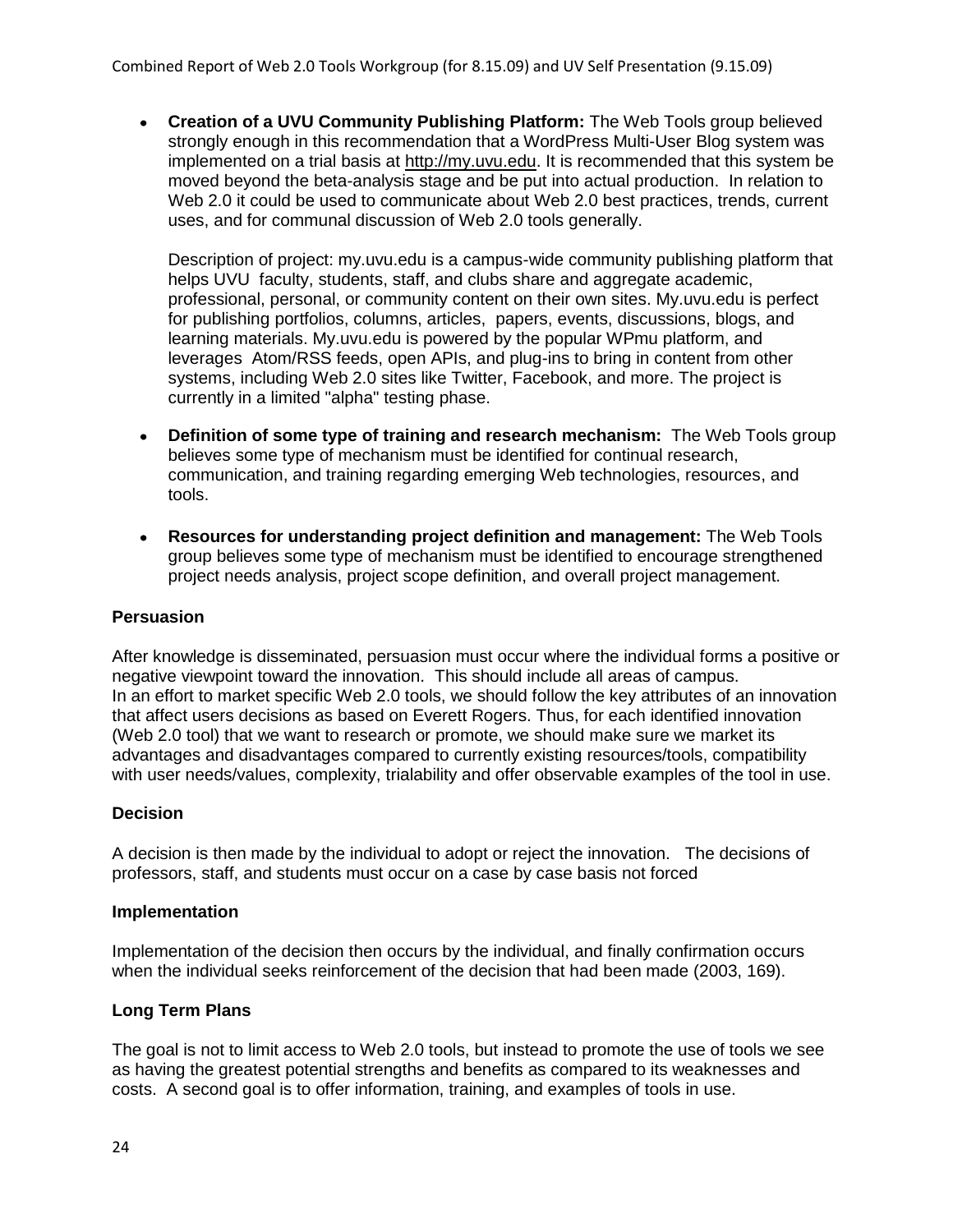# **CONCLUSION AND SUMMARY**

Richardson, in his book Blogs, wikis, podcasts, and other powerful Web tools for classrooms, notes that "in his view, the technologies are driving 10 major shifts in education, which he described as open content, multiple teachers and 24/7 learning, social and collaborative construction of knowledge, conversation rather than lecture, know "where" learning, more active readers, Web as notebook, writing beyond simple text, working toward mastery rather than the test, and striving for contribution rather than completion" (Albion, 2008).

Graham Attwell, Director at Pontydysgu, a Welsh educational research institute, identifies three aspects of dysfunction are evident in secondary schools which may also be applicable to higher education:

- 1. use of educational technologies in ways that limit the potential by replicating traditional forms of organization rather than adopting the networking and creativity that learners are likely to experience outside of formal education.
- 2. rigid focus on developing and assessing individual attainment in a world where networked activity is increasingly important.
- 3. assessing learning only against a narrow curriculum despite the variety of networked informal learning in which young people are engaged.

Attwell's prescription for reform is to "end the isolation of school from wider forms of community and knowledge sharing through such means as community learning centers, project-based learning, open educational resources, personal learning environments, mixed age learning, and assessment for learning as a tool for enhancing learning rather than assessment of learning as a final measure of outcomes. Many, if not most, of these reforms would benefit from the application of Web 2.0 tools and would equip learners to make more effective use of such tools" (Albion, 2008; Atwell, 2007).

UVU, along with other educational institutions, are at a point where we need to address Web 2.0 and what it means to education. At this point there are no clear-cut answers, but there is great need to start the conversations.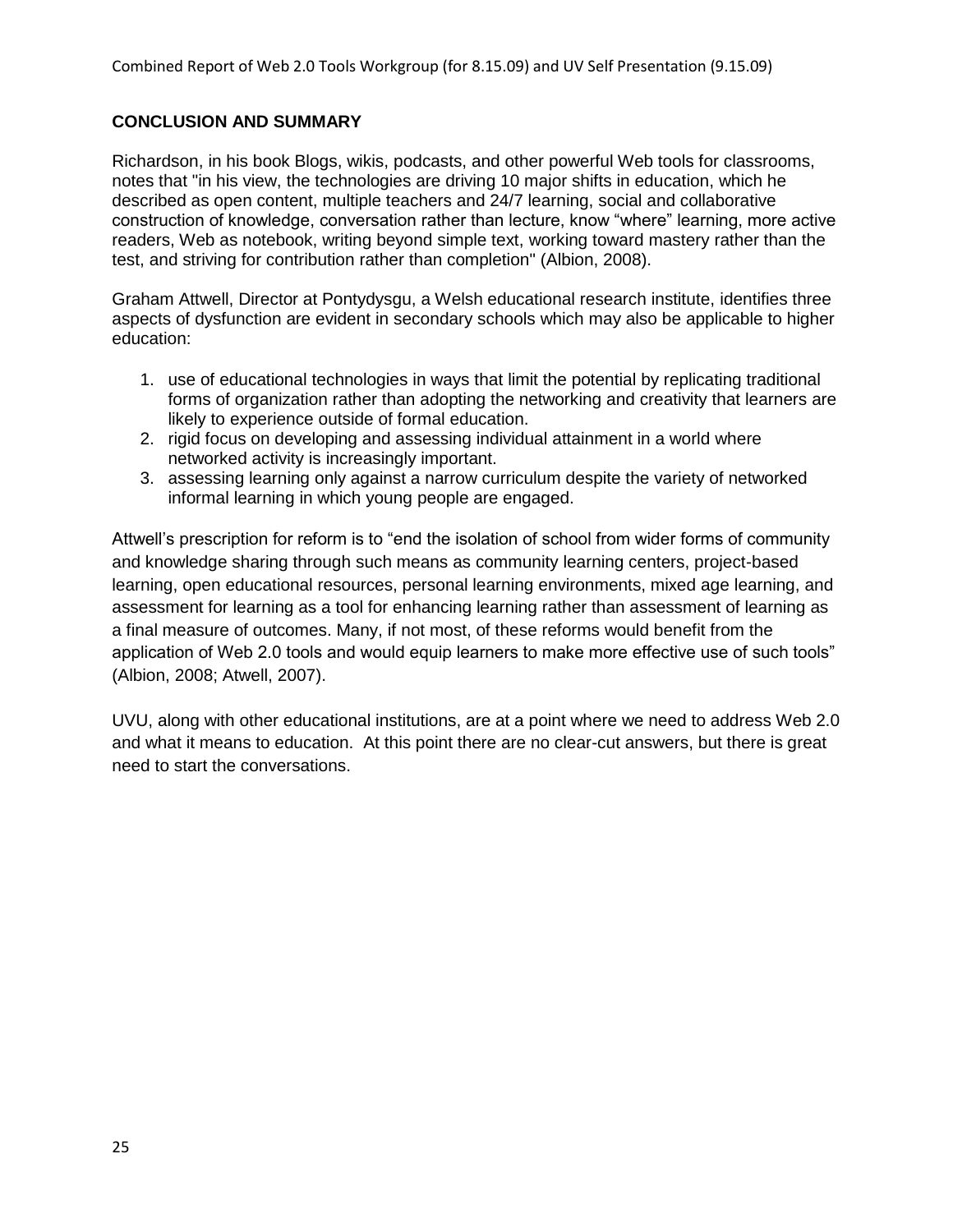Combined Report of Web 2.0 Tools Workgroup (for 8.15.09) and UV Self Presentation (9.15.09)

# **REFERENCES**

Albion, P. (2008, September). Web 2.0 in Teacher Education: Two Imperatives for Action. Computers in the Schools, 25(3/4), 181-198. Retrieved July 21, 2009, doi:10.1080/07380560802368173

Allard, S. L. (2003). Innovation in a university social system: The adoption of electronic theses and dissertations digital libraries. Unpublished doctoral dissertation, University of Kentucky, Lexington.

Attwell, G. (2007). Web 2.0 and the changing ways we are using computers for learning: What are the implications for pedagogy and curriculum? Retrieved November 22, 2007, from [http://www.elearningeuropa.info/directory/index.php?page=doc&doc id=9756&doclng=6](http://www.elearningeuropa.info/directory/index.php?page=doc&doc%20id=9756&doclng=6)

Baumbach, D. (2009, March). Web 2.0 & YOU. Knowledge Quest, 37(4), 12-19. Retrieved July 21, 2009, from Academic Search Premier database.

Carson, S. (2006). 2005 program evaluation findings report MIT OCW. Cambridge: Massachusetts Institute of Technology.

China Open Resources for Education. (2007). Total number of China quality OCW reached 1100. Retrieved August 8, 2007, from http://www.core.org.cn/en/news/2007/070202.htm

Churchill, D. (2009, January). Educational applications of Web 2.0: Using blogs to support teaching and learning. British Journal of Educational Technology, 40(1), 179-183. Retrieved July 21, 2009, doi:10.1111/j.1467-8535.2008.00865.x

Consortium for School Networking (CoSN), (2009, May 1). Leadership for Web 2.0 in Education: Promise and Reality. Retrieved July 22, 2009, from Consortium for School Networking (CoSN) Advancing K-12 Technology Leadership Web site:

[http://www.CoSN.org/Portals/7/docs/Web%202.0/ExecSummaryCoSN%20Report042809Final.p](http://www.cosn.org/Portals/7/docs/Web%202.0/ExecSummaryCoSN%20Report042809Final.pdf) [df](http://www.cosn.org/Portals/7/docs/Web%202.0/ExecSummaryCoSN%20Report042809Final.pdf)

Cummings, J. (2009, May 1). Web 2.0 Promise Hits Reality in U.S. Schools. Retrieved July 22, 2009, from The John D. and Katherine T. MacArther Foundation Web site: [http://www.macfound.org/atf/cf/%7BB0386CE3-8B29-4162-8098-E466FB856794%7D/COSN-](http://www.macfound.org/atf/cf/%7BB0386CE3-8B29-4162-8098-E466FB856794%7D/COSN-WEBSTUDY-PR-090501.PDF)[WEBSTUDY-PR-090501.PDF](http://www.macfound.org/atf/cf/%7BB0386CE3-8B29-4162-8098-E466FB856794%7D/COSN-WEBSTUDY-PR-090501.PDF)

Demski, J. (2009, April). Facebook Training Wheels. T H E Journal, 36(4), 24-28. Retrieved July 21, 2009, from Academic Search Premier database.

D'Souza, Q (2006, Sept 21). 12 Ideas Around Social Bookmarking in Education . Retrieved July 23, 2009, from Teaching Hacks Web site: http://www.teachinghacks.com/?p=262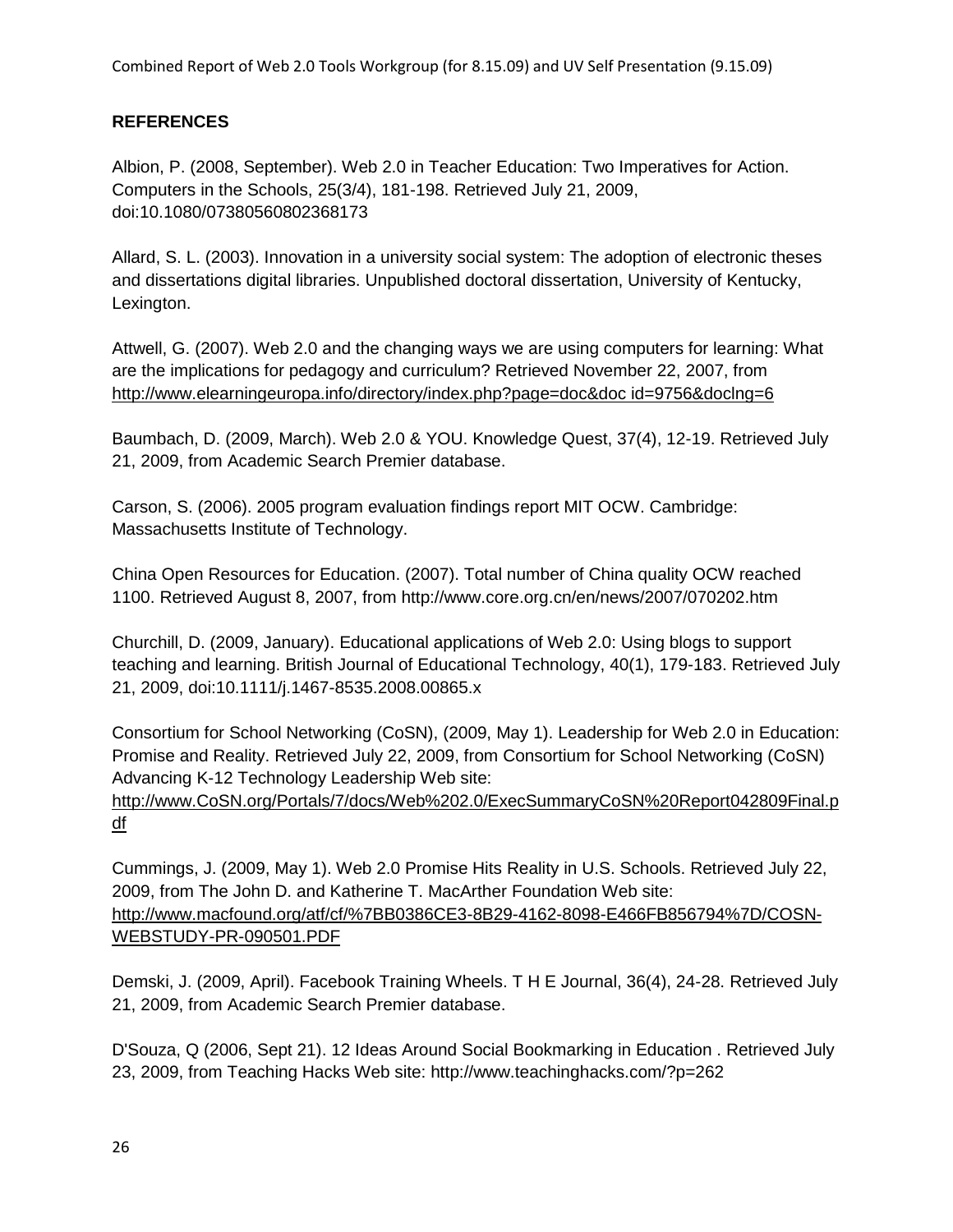Combined Report of Web 2.0 Tools Workgroup (for 8.15.09) and UV Self Presentation (9.15.09)

Educause Learning Initiative. (2006). ELI innovations & implementations—The Open Learning Initiative (ELI5013). Boulder, CO: Educause.

Greenhow, C. (2009, March). Social Scholarship: APPLYING SOCIAL NETWORKING TECHNOLOGIES TO RESEARCH PRACTICES. Knowledge Quest, 37(4), 42-47. Retrieved July 23, 2009, from Academic Search Premier database.

International Institute for Education and Planning. (2005). Final forum report. Retrieved August 5, 2007, from [http://portal.unesco.org/ci/en/files/21713/11438000259OER\\_Forum\\_Final\\_Report.pdf/OER%2B](http://portal.unesco.org/ci/en/files/21713/11438000259OER_Forum_Final_Report.pdf/OER%2BForum%2BFinal%25%202BReport.pdf) [Forum%2BFinal% 2BReport.pdf](http://portal.unesco.org/ci/en/files/21713/11438000259OER_Forum_Final_Report.pdf/OER%2BForum%2BFinal%25%202BReport.pdf)

Knobel, M., & Lankshear, C. (2009, April). Wikis, Digital Literacies, and Professional Growth. Journal of Adolescent & Adult Literacy, 52(7), 631-634. Retrieved July 21, 2009, from Academic Search Premier database.

Lavrusik, V (2009, July 15). 10 Ways Universities Share Information Using Social Media. Retrieved July 23, 2009, from Mashable the social media guide Web site: <http://mashable.com/2009/07/15/social-media-public-affairs/>

Matkin, G. (2005). The move toward open educational resources. Distance Education Report, 9(9), 1-2.

OCW Consortium. (2009). OCW Consortium members. Retrieved February 18, 2009, from http://www.ocwconsortium.org/index.php?option=com\_content&task= view&id=80&Itemid=160

OCW Consortium: About Us. (2009). Retrieved February 18, 2009, from <http://www.ocwconsortium.org/about-us/about-us.html>

OCW Finder. (2007). Retrieved June 2, 2007, from<http://opencontent.org/OCWfinder/>

Open eLearning Content Observatory Services. (2007). Open educational practices and resources (OLCOS Roadmap 2012, pp. 1-149) [Electronic version]. Austria: Open eLearning Content Observatory Services.

Rogers, E. M. (2003). Diffusion of innovations. New York: Free Press.

Smith, M. S., & Casserly, C. M. (2006). The promise of open educational resources. Change, 38(5), 8-18.

Smith, N (Aug, 2009, 12). IM on Steroids: Companies Who Yammer Together, Stay Together. Digital Media Buzz, Retrieved Aug 13, 2009, from http://www.digitalmediabuzz.com/2009/08/imon-steroids-yammer/